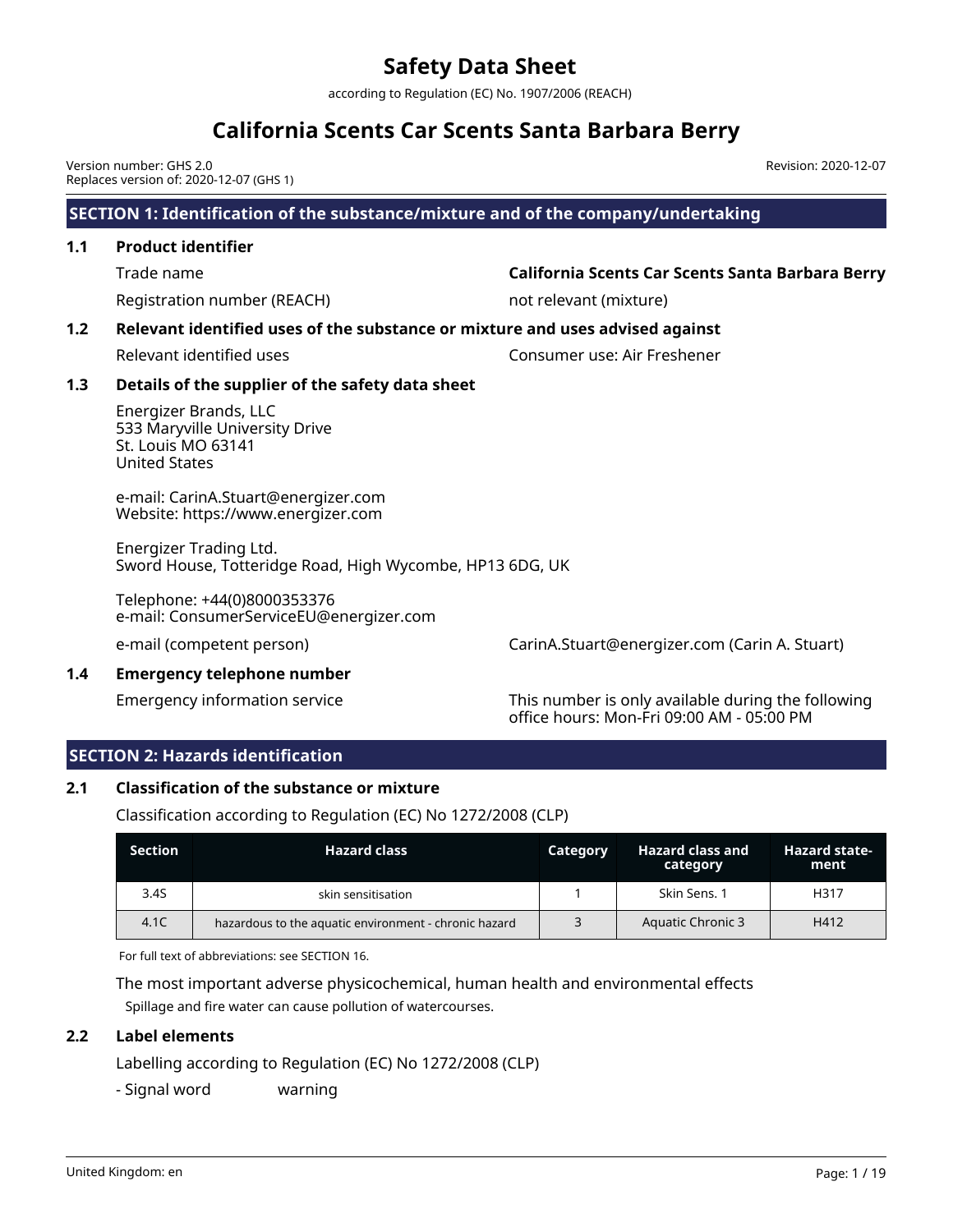according to Regulation (EC) No. 1907/2006 (REACH)

# **California Scents Car Scents Santa Barbara Berry**

Version number: GHS 2.0 Replaces version of: 2020-12-07 (GHS 1) Revision: 2020-12-07

- Pictograms GHS07 - Hazard statements

| H317                       | May cause an allergic skin reaction.                                   |
|----------------------------|------------------------------------------------------------------------|
| H412                       | Harmful to aquatic life with long lasting effects.                     |
|                            |                                                                        |
| - Precautionary statements |                                                                        |
| P <sub>101</sub>           | If medical advice is needed, have product container or label at hand.  |
| P <sub>102</sub>           | Keep out of reach of children.                                         |
| P302+P352                  | IF ON SKIN: Wash with plenty of water.                                 |
| P333+P313                  | If skin irritation or rash occurs: Get medical advice/attention.       |
| P501                       | Dispose of contents/container in accordance with national regulations. |

2.2.1.7- Hazardous ingredients for labelling Match Aldehyde C-16

### **2.3 Other hazards**

Results of PBT and vPvB assessment

This mixture does not contain any substances that are assessed to be a PBT or a vPvB.

## **SECTION 3: Composition/information on ingredients**

#### **3.1 Substances**

Not relevant (mixture)

### **3.2 Mixtures**

Description of the mixture

| Name of substance | Identifier                                        | Wt%       | <b>Classification acc. to GHS</b> | <b>Pictograms</b> |
|-------------------|---------------------------------------------------|-----------|-----------------------------------|-------------------|
| Benzaldehyde      | CAS No<br>100-52-7                                | $10 - 25$ | Acute Tox. 4 / H302               |                   |
|                   | EC No<br>202-860-4                                |           |                                   |                   |
|                   | Index No<br>605-012-00-5                          |           |                                   |                   |
|                   | REACH Reg. No<br>01-2119455540-44-<br><b>XXXX</b> |           |                                   |                   |
| Aldehyde C-14     | CAS No<br>104-67-6                                | $5 - 10$  | Aquatic Chronic 3 / H412          |                   |
|                   | EC No<br>203-225-4                                |           |                                   |                   |
|                   | REACH Reg. No<br>01-2119959333-34-<br><b>XXXX</b> |           |                                   |                   |
|                   |                                                   |           |                                   |                   |
|                   |                                                   |           |                                   |                   |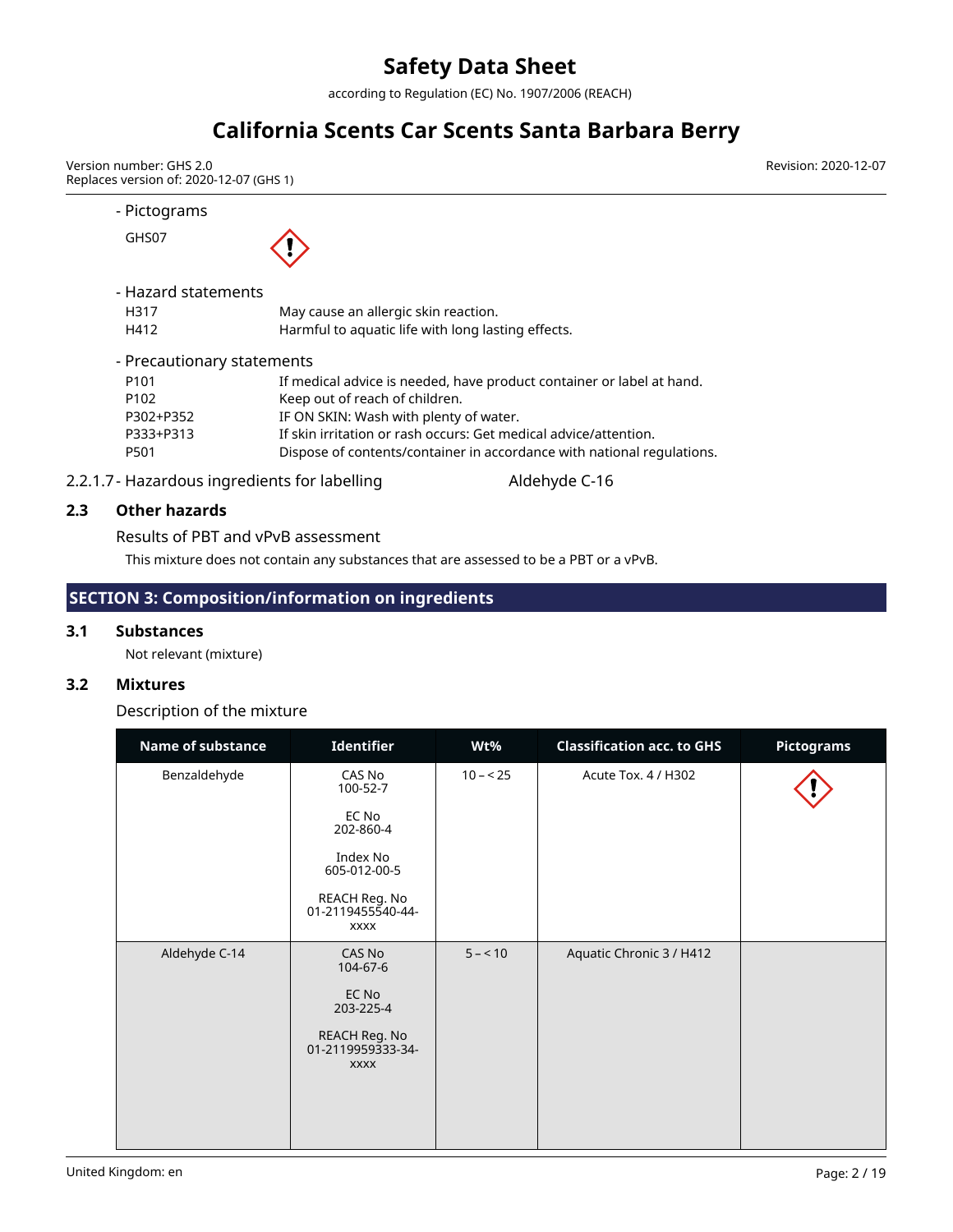according to Regulation (EC) No. 1907/2006 (REACH)

# **California Scents Car Scents Santa Barbara Berry**

Version number: GHS 2.0 Replaces version of: 2020-12-07 (GHS 1) Revision: 2020-12-07

| Name of substance   | <b>Identifier</b>                                 | Wt%      | <b>Classification acc. to GHS</b>                | <b>Pictograms</b> |
|---------------------|---------------------------------------------------|----------|--------------------------------------------------|-------------------|
| Aldehyde C-16       | CAS No<br>77-83-8                                 | $5 - 10$ | Skin Sens, 1B / H317<br>Aquatic Chronic 2 / H411 |                   |
|                     | EC No<br>201-061-8                                |          |                                                  |                   |
|                     | REACH Reg. No<br>01-2119967770-28-<br><b>XXXX</b> |          |                                                  |                   |
| Ethyl vanillin      | CAS No<br>121-32-4                                | $1 - 5$  | Eye Irrit. 2 / H319                              |                   |
|                     | EC No<br>204-464-7                                |          |                                                  |                   |
|                     | REACH Reg. No<br>01-2119958961-24-<br><b>XXXX</b> |          |                                                  |                   |
| <b>Ethyl Maltol</b> | CAS No<br>4940-11-8                               | $1 - 5$  | Acute Tox. 4 / H302                              |                   |
|                     | EC No<br>225-582-5                                |          |                                                  |                   |
|                     | REACH Reg. No<br>01-2120758795-36-<br><b>XXXX</b> |          |                                                  |                   |
| Methyl anthranilate | CAS No<br>134-20-3                                | $1 - 5$  | Eye Irrit. 2 / H319                              |                   |
|                     | EC No<br>205-132-4                                |          |                                                  |                   |
|                     | REACH Reg. No<br>01-2120478941-44-<br><b>XXXX</b> |          |                                                  |                   |
| Ethyl butyrate      | CAS No<br>105-54-4                                | $1 - 5$  | Flam. Liq. 3 / H226<br>Eye Irrit. 2 / H319       |                   |
|                     | EC No<br>203-306-4                                |          |                                                  |                   |
|                     | REACH Reg. No<br>01-2120118576-54-<br><b>XXXX</b> |          |                                                  |                   |

For full text of abbreviations: see SECTION 16.

### **SECTION 4: First aid measures**

### **4.1 Description of first aid measures**

#### General notes

Do not leave affected person unattended. Remove victim out of the danger area. Keep affected person warm, still and covered. Take off immediately all contaminated clothing. In all cases of doubt, or when symptoms persist, seek medical advice. In case of unconsciousness place person in the recovery position. Never give anything by mouth.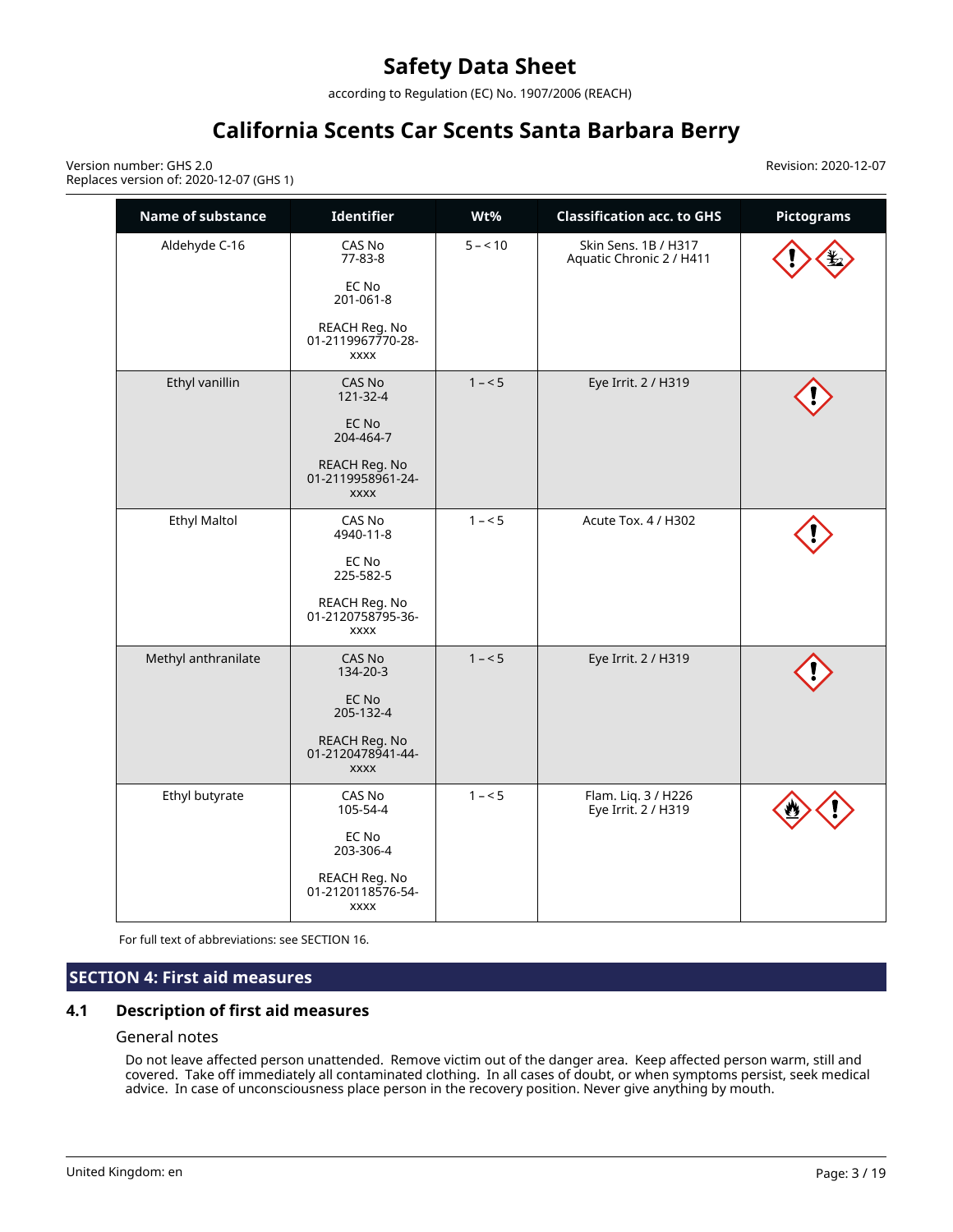according to Regulation (EC) No. 1907/2006 (REACH)

# **California Scents Car Scents Santa Barbara Berry**

Version number: GHS 2.0 Replaces version of: 2020-12-07 (GHS 1) Revision: 2020-12-07

#### Following inhalation

If breathing is irregular or stopped, immediately seek medical assistance and start first aid actions. Provide fresh air.

#### Following skin contact

Wash with plenty of soap and water.

#### Following eye contact

Remove contact lenses, if present and easy to do. Continue rinsing. Irrigate copiously with clean, fresh water for at least 10 minutes, holding the eyelids apart.

#### Following ingestion

Rinse mouth with water (only if the person is conscious). Do NOT induce vomiting.

#### **4.2 Most important symptoms and effects, both acute and delayed**

Symptoms and effects are not known to date.

#### **4.3 Indication of any immediate medical attention and special treatment needed**

none

#### **SECTION 5: Firefighting measures**

#### **5.1 Extinguishing media**

Suitable extinguishing media

Water spray, BC-powder, Carbon dioxide (CO2)

Unsuitable extinguishing media

Water jet

#### **5.2 Special hazards arising from the substance or mixture**

Hazardous combustion products

Nitrogen oxides (NOx), Carbon monoxide (CO), Carbon dioxide (CO2)

### **5.3 Advice for firefighters**

In case of fire and/or explosion do not breathe fumes. Co-ordinate firefighting measures to the fire surroundings. Do not allow firefighting water to enter drains or water courses. Collect contaminated firefighting water separately. Fight fire with normal precautions from a reasonable distance.

### **SECTION 6: Accidental release measures**

## **6.1 Personal precautions, protective equipment and emergency procedures**

For non-emergency personnel

Remove persons to safety.

### For emergency responders

Wear breathing apparatus if exposed to vapours/dust/spray/gases.

### **6.2 Environmental precautions**

Keep away from drains, surface and ground water. Retain contaminated washing water and dispose of it.

## **6.3 Methods and material for containment and cleaning up**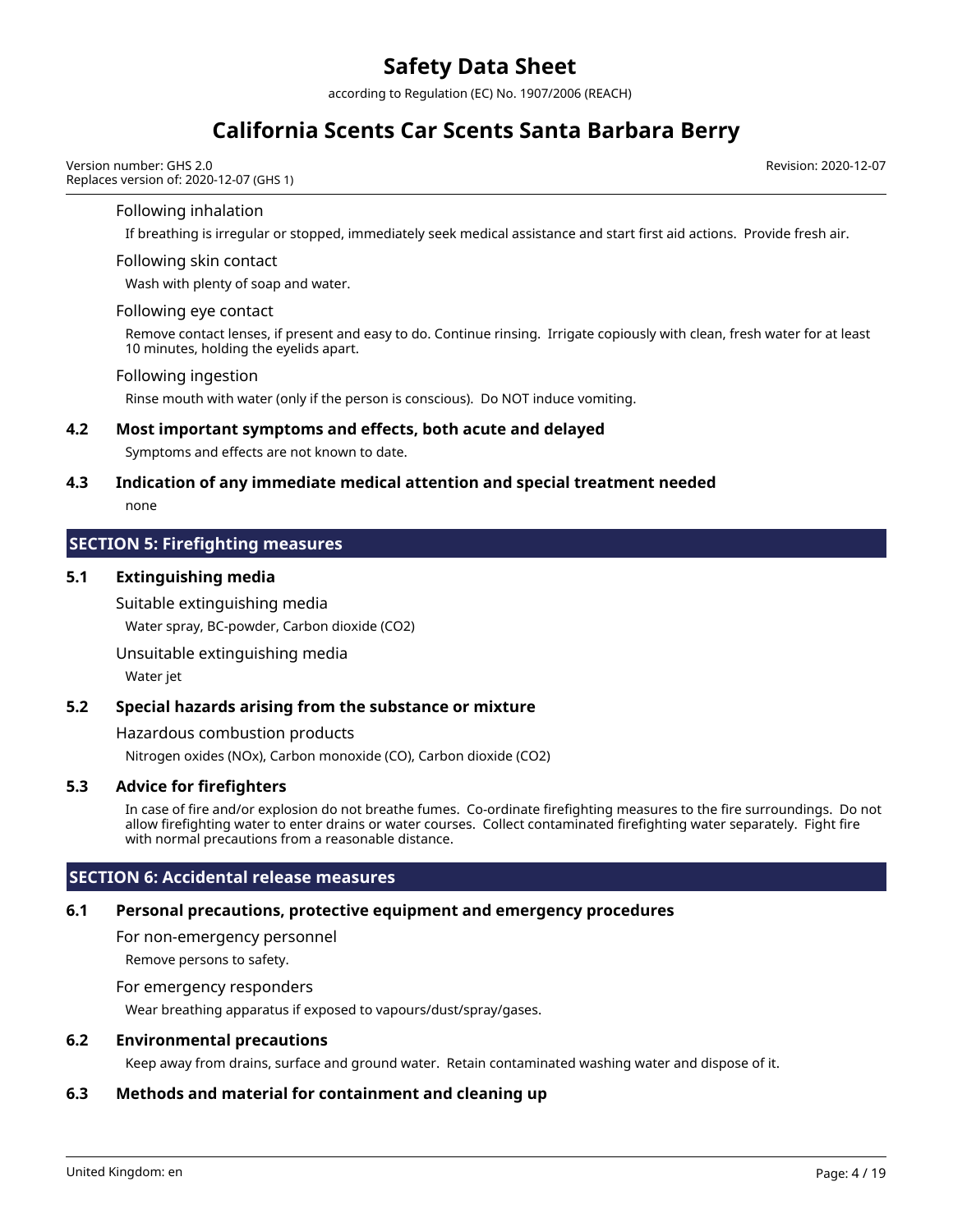according to Regulation (EC) No. 1907/2006 (REACH)

# **California Scents Car Scents Santa Barbara Berry**

Version number: GHS 2.0 Replaces version of: 2020-12-07 (GHS 1) Revision: 2020-12-07

#### Advice on how to contain a spill

Covering of drains

#### Advice on how to clean up a spill

Wipe up with absorbent material (e.g. cloth, fleece). Collect spillage: sawdust, kieselgur (diatomite), sand, universal binder

#### Appropriate containment techniques

Use of adsorbent materials.

#### Other information relating to spills and releases

Place in appropriate containers for disposal. Ventilate affected area.

#### **6.4 Reference to other sections**

Hazardous combustion products: see section 5. Personal protective equipment: see section 8. Incompatible materials: see section 10. Disposal considerations: see section 13.

### **SECTION 7: Handling and storage**

### **7.1 Precautions for safe handling**

#### Recommendations

- Measures to prevent fire as well as aerosol and dust generation

Use local and general ventilation. Use only in well-ventilated areas.

#### Advice on general occupational hygiene

Wash hands after use. Do not eat, drink and smoke in work areas. Remove contaminated clothing and protective equipment before entering eating areas. Never keep food or drink in the vicinity of chemicals. Never place chemicals in containers that are normally used for food or drink. Keep away from food, drink and animal feedingstuffs.

#### **7.2 Conditions for safe storage, including any incompatibilities**

#### **7.3 Specific end use(s)**

See section 16 for a general overview.

### **SECTION 8: Exposure controls/personal protection**

#### **8.1 Control parameters**

|              | Occupational exposure limit values (Workplace Exposure Limits) |                    |                 |                     |                                      |                      |                                       |                         |                                          |                     |               |
|--------------|----------------------------------------------------------------|--------------------|-----------------|---------------------|--------------------------------------|----------------------|---------------------------------------|-------------------------|------------------------------------------|---------------------|---------------|
| Coun<br>try. | Name of agent                                                  | <b>CAS No</b>      | Iden-<br>tifier | <b>TWA</b><br>[ppm] | <b>TWA</b><br>[mg/<br>m <sup>3</sup> | <b>STEL</b><br>[ppm] | <b>STEL</b><br>[mg/<br>m <sup>3</sup> | Ceil-<br>ing-C<br>[ppm] | Ceil-<br>ing-C<br>[mg/<br>m <sup>3</sup> | <b>Nota</b><br>tion | Sourc<br>е    |
| GB           | cellulose                                                      | 9004-34-<br>6      | WEL             |                     | 10                                   |                      | 20                                    |                         |                                          |                     | EH40/<br>2005 |
| GB           | cellulose                                                      | $9004 - 34 -$<br>6 | WEL             |                     | 4                                    |                      |                                       |                         |                                          |                     | EH40/<br>2005 |

Notation<br>Ceiling-C

ceiling value is a limit value above which exposure should not occur

inhalable fraction

r respirable fraction

short-term exposure limit: a limit value above which exposure should not occur and which is related to a 15-minute period (unless otherwise specified)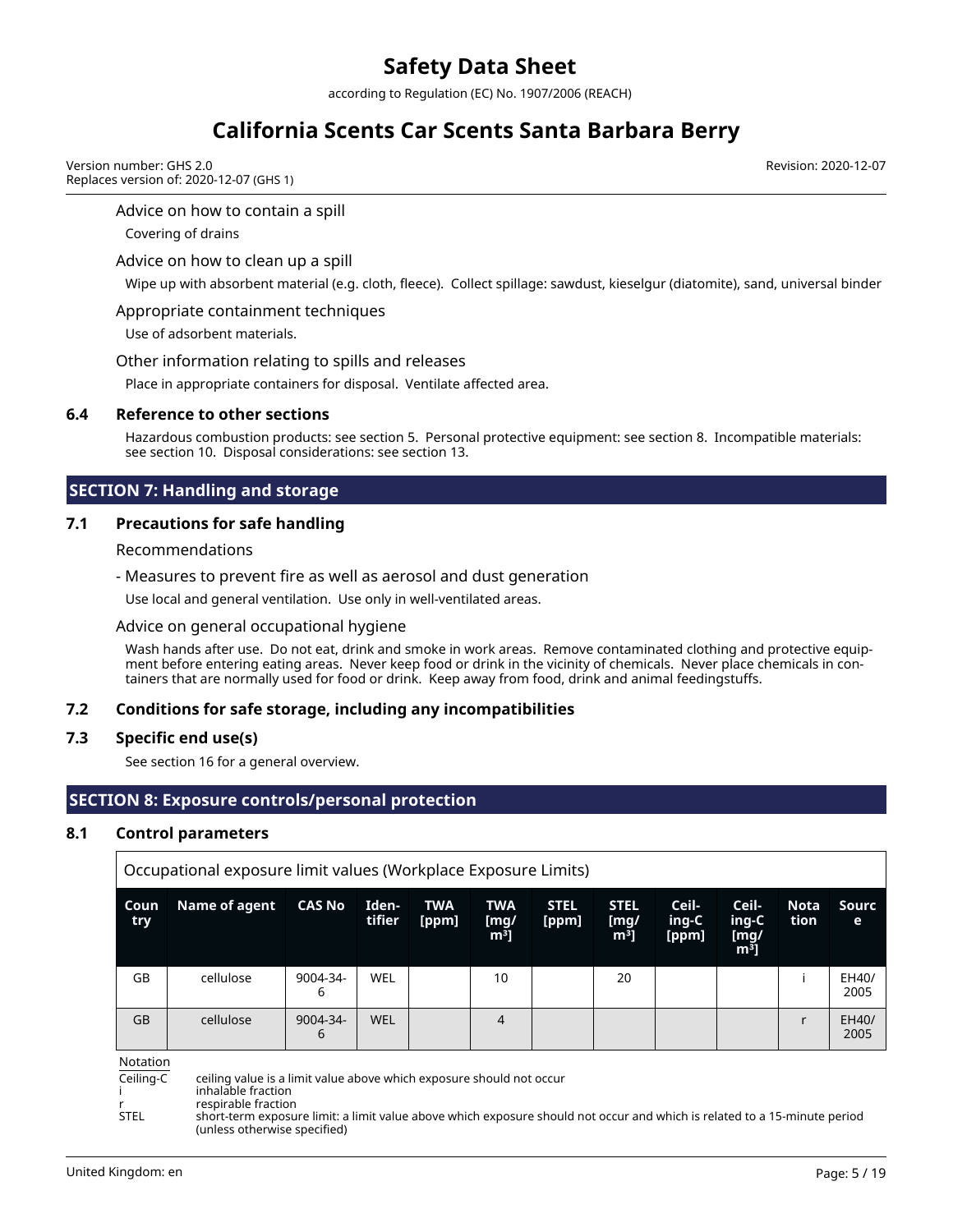according to Regulation (EC) No. 1907/2006 (REACH)

# **California Scents Car Scents Santa Barbara Berry**

Version number: GHS 2.0 Replaces version of: 2020-12-07 (GHS 1) Revision: 2020-12-07

Notation<br>TWA

TWA time-weighted average (long-term exposure limit): measured or calculated in relation to a reference period of 8 hours timeweighted average (unless otherwise specified)

| Relevant DNELs of components of the mixture |               |               |                               |                                       |                   |                                 |  |
|---------------------------------------------|---------------|---------------|-------------------------------|---------------------------------------|-------------------|---------------------------------|--|
| <b>Name of substance</b>                    | <b>CAS No</b> | End-<br>point | <b>Threshold</b><br>level     | Protection goal,<br>route of exposure | <b>Used in</b>    | <b>Exposure time</b>            |  |
| Benzaldehyde                                | 100-52-7      | <b>DNEL</b>   | $9.8 \text{ mg/m}^3$          | human, inhalatory                     | worker (industry) | chronic - system-<br>ic effects |  |
| Benzaldehyde                                | 100-52-7      | <b>DNEL</b>   | $9.8 \,\mathrm{mg/m^3}$       | human, inhalatory                     | worker (industry) | chronic - local ef-<br>fects    |  |
| Benzaldehyde                                | 100-52-7      | <b>DNEL</b>   | $1.14$ mg/kg<br>bw/day        | human, dermal                         | worker (industry) | chronic - system-<br>ic effects |  |
| Aldehyde C-14                               | 104-67-6      | <b>DNEL</b>   | 5.38 mg/kg                    | human, dermal                         | worker (industry) | chronic - system-<br>ic effects |  |
| Aldehyde C-14                               | 104-67-6      | <b>DNEL</b>   | $19 \text{ mg/m}^3$           | human, inhalatory                     | worker (industry) | chronic - system-<br>ic effects |  |
| Aldehyde C-16                               | 77-83-8       | <b>DNEL</b>   | 2.45 mg/m <sup>3</sup>        | human, inhalatory                     | worker (industry) | chronic - system-<br>ic effects |  |
| Aldehyde C-16                               | 77-83-8       | <b>DNEL</b>   | $0.7$ mg/kg<br>bw/day         | human, dermal                         | worker (industry) | chronic - system-<br>ic effects |  |
| <b>Ethyl Maltol</b>                         | 4940-11-8     | <b>DNEL</b>   | 58.7 mg/m <sup>3</sup>        | human, inhalatory                     | worker (industry) | chronic - system-<br>ic effects |  |
| <b>Ethyl Maltol</b>                         | 4940-11-8     | <b>DNEL</b>   | 16.7 mg/kg<br>bw/day          | human, dermal                         | worker (industry) | chronic - system-<br>ic effects |  |
| Methyl anthranilate                         | 134-20-3      | <b>DNEL</b>   | 5.28 mg/m <sup>3</sup>        | human, inhalatory                     | worker (industry) | chronic - system-<br>ic effects |  |
| Methyl anthranilate                         | 134-20-3      | <b>DNEL</b>   | $1.5 \text{ mg/kg}$<br>bw/day | human, dermal                         | worker (industry) | chronic - system-<br>ic effects |  |
| Ethyl vanillin                              | 121-32-4      | <b>DNEL</b>   | $49 \text{ mg/m}^3$           | human, inhalatory                     | worker (industry) | chronic - system-<br>ic effects |  |
| Ethyl vanillin                              | 121-32-4      | <b>DNEL</b>   | 98 mg/m $3$                   | human, inhalatory                     | worker (industry) | acute - systemic<br>effects     |  |
| Ethyl vanillin                              | 121-32-4      | <b>DNEL</b>   | 7 mg/kg<br>bw/day             | human, dermal                         | worker (industry) | chronic - system-<br>ic effects |  |
| Ethyl butyrate                              | 105-54-4      | <b>DNEL</b>   | 49.3 mg/m <sup>3</sup>        | human, inhalatory                     | worker (industry) | chronic - system-<br>ic effects |  |
| Ethyl butyrate                              | 105-54-4      | <b>DNEL</b>   | 2.33 mg/kg<br>bw/day          | human, dermal                         | worker (industry) | chronic - system-<br>ic effects |  |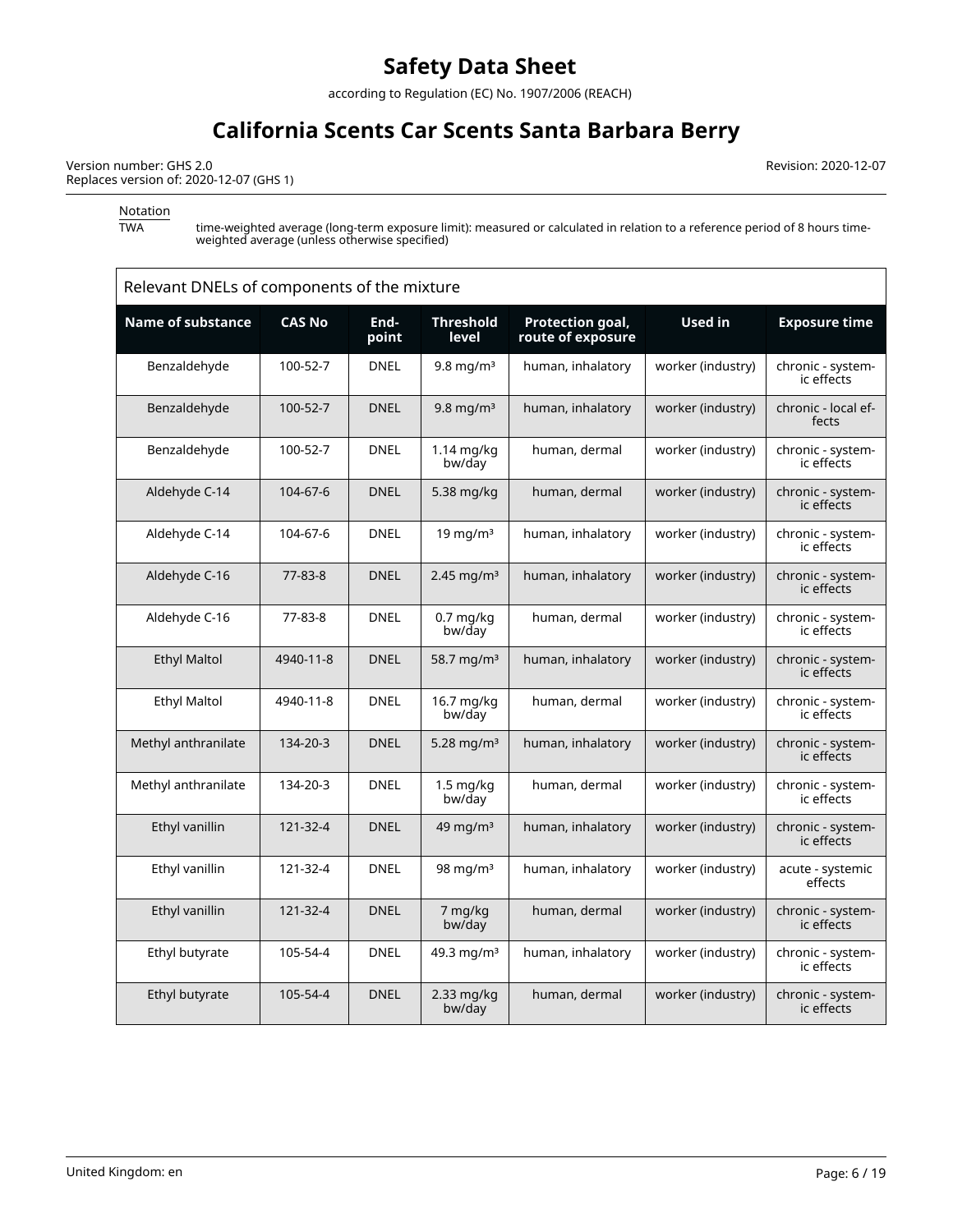according to Regulation (EC) No. 1907/2006 (REACH)

# **California Scents Car Scents Santa Barbara Berry**

Revision: 2020-12-07

Version number: GHS 2.0 Replaces version of: 2020-12-07 (GHS 1)

|                          | Relevant PNECs of components of the mixture |               |                           |                            |                                     |                                 |  |  |
|--------------------------|---------------------------------------------|---------------|---------------------------|----------------------------|-------------------------------------|---------------------------------|--|--|
| <b>Name of substance</b> | <b>CAS No</b>                               | End-<br>point | <b>Threshold</b><br>level | Organism                   | <b>Environmental</b><br>compartment | <b>Exposure time</b>            |  |  |
| Benzaldehyde             | 100-52-7                                    | PNEC          | $0.011 \frac{mg}{l}$      | aquatic organisms          | water                               | intermittent re-<br>lease       |  |  |
| Benzaldehyde             | 100-52-7                                    | <b>PNEC</b>   | $0 \frac{mg}{l}$          | aquatic organisms          | freshwater                          | short-term (single<br>instance) |  |  |
| Benzaldehyde             | 100-52-7                                    | <b>PNEC</b>   | $0 \frac{mg}{l}$          | aquatic organisms          | marine water                        | short-term (single<br>instance) |  |  |
| Benzaldehyde             | 100-52-7                                    | <b>PNEC</b>   | 7.59 $mg/$                | aquatic organisms          | sewage treat-<br>ment plant (STP)   | short-term (single<br>instance) |  |  |
| Benzaldehyde             | 100-52-7                                    | <b>PNEC</b>   | $0.004 \frac{mg}{ka}$     | aquatic organisms          | freshwater sedi-<br>ment            | short-term (single<br>instance) |  |  |
| Benzaldehyde             | 100-52-7                                    | <b>PNEC</b>   | $0 \frac{mg}{kg}$         | aquatic organisms          | marine sediment                     | short-term (single<br>instance) |  |  |
| Benzaldehyde             | 100-52-7                                    | PNEC          | $0.001 \frac{mg}{kg}$     | terrestrial organ-<br>isms | soil                                | short-term (single<br>instance) |  |  |
| Aldehyde C-14            | 104-67-6                                    | <b>PNEC</b>   | 66.7 $mg/kq$              | aquatic organisms          | water                               | short-term (single<br>instance) |  |  |
| Aldehyde C-14            | 104-67-6                                    | <b>PNEC</b>   | $0.0585 \frac{mg}{l}$     | aquatic organisms          | water                               | intermittent re-<br>lease       |  |  |
| Aldehyde C-14            | 104-67-6                                    | <b>PNEC</b>   | $84 \frac{\mu g}{I}$      | aquatic organisms          | freshwater                          | short-term (single<br>instance) |  |  |
| Aldehyde C-14            | 104-67-6                                    | PNEC          | $8.4 \frac{\mu g}{I}$     | aquatic organisms          | marine water                        | short-term (single<br>instance) |  |  |
| Aldehyde C-14            | 104-67-6                                    | <b>PNEC</b>   | $80 \frac{mg}{l}$         | aquatic organisms          | sewage treat-<br>ment plant (STP)   | short-term (single<br>instance) |  |  |
| Aldehyde C-14            | 104-67-6                                    | PNEC          | 5.341 $mg/kq$             | aquatic organisms          | freshwater sedi-<br>ment            | short-term (single<br>instance) |  |  |
| Aldehyde C-14            | 104-67-6                                    | <b>PNEC</b>   | 0.534 $mg/kq$             | aquatic organisms          | marine sediment                     | short-term (single<br>instance) |  |  |
| Aldehyde C-14            | 104-67-6                                    | PNEC          | 1.019 $mg{mg}}_{kg}$      | terrestrial organ-<br>isms | soil                                | short-term (single<br>instance) |  |  |
| Aldehyde C-16            | 77-83-8                                     | <b>PNEC</b>   | 23.3 $mg/kq$              | aquatic organisms          | water                               | short-term (single<br>instance) |  |  |
| Aldehyde C-16            | 77-83-8                                     | PNEC          | $0.084 \frac{mg}{l}$      | aquatic organisms          | water                               | intermittent re-<br>lease       |  |  |
| Aldehyde C-16            | 77-83-8                                     | <b>PNEC</b>   | $0.008 \text{ mg}$ /      | aquatic organisms          | freshwater                          | short-term (single<br>instance) |  |  |
| Aldehyde C-16            | 77-83-8                                     | PNEC          | $8.4 \frac{\mu g}{I}$     | aquatic organisms          | marine water                        | short-term (single<br>instance) |  |  |
| Aldehyde C-16            | 77-83-8                                     | <b>PNEC</b>   | $10 \frac{mg}{l}$         | aquatic organisms          | sewage treat-<br>ment plant (STP)   | short-term (single<br>instance) |  |  |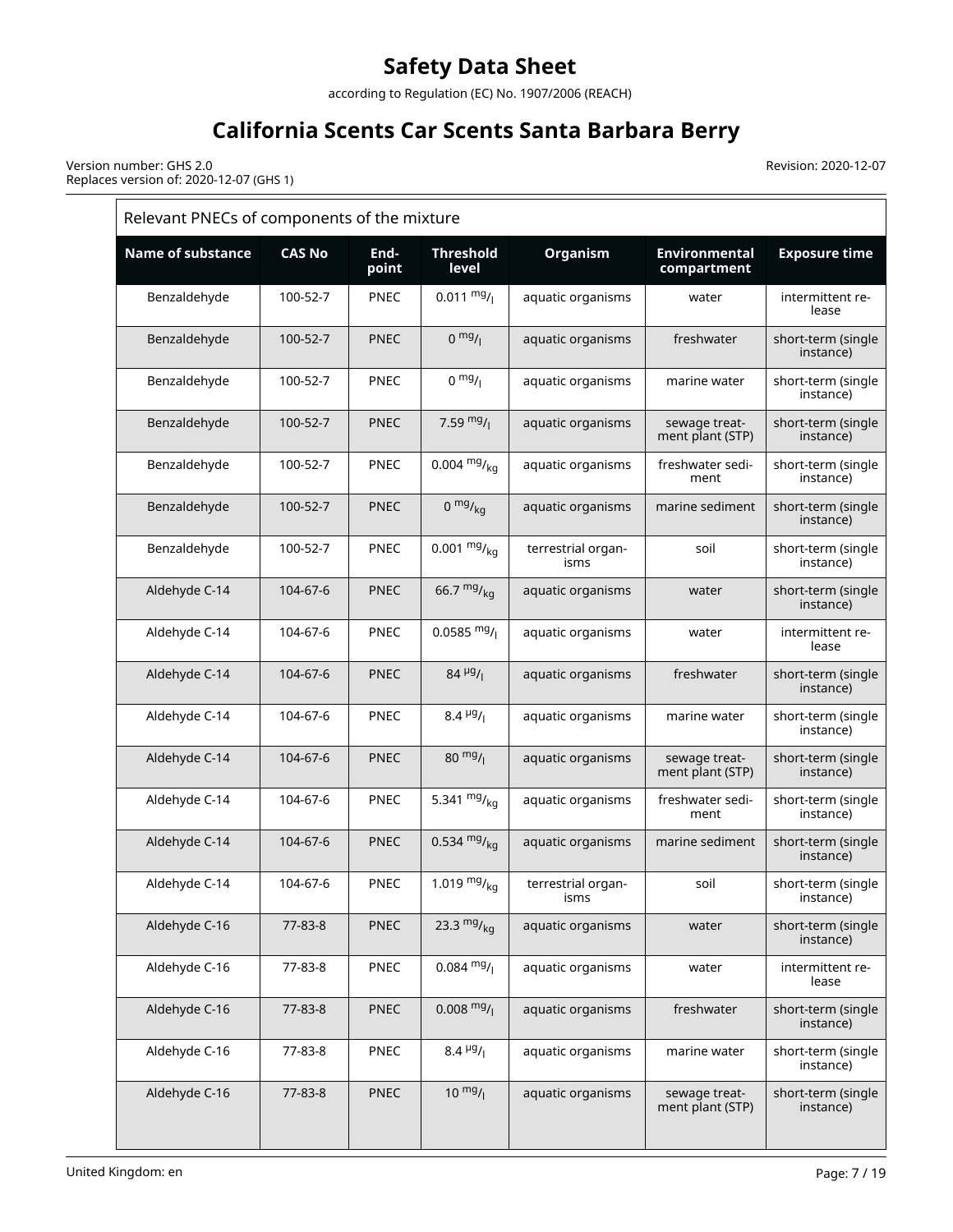according to Regulation (EC) No. 1907/2006 (REACH)

# **California Scents Car Scents Santa Barbara Berry**

Revision: 2020-12-07

Version number: GHS 2.0 Replaces version of: 2020-12-07 (GHS 1)

| Relevant PNECs of components of the mixture |               |               |                                       |                            |                                     |                                 |  |
|---------------------------------------------|---------------|---------------|---------------------------------------|----------------------------|-------------------------------------|---------------------------------|--|
| <b>Name of substance</b>                    | <b>CAS No</b> | End-<br>point | <b>Threshold</b><br>level             | Organism                   | <b>Environmental</b><br>compartment | <b>Exposure time</b>            |  |
| Aldehyde C-16                               | 77-83-8       | <b>PNEC</b>   | 0.214 $mg/kq$                         | aquatic organisms          | freshwater sedi-<br>ment            | short-term (single<br>instance) |  |
| Aldehyde C-16                               | $77 - 83 - 8$ | <b>PNEC</b>   | 0.021 $mg/kq$                         | aquatic organisms          | marine sediment                     | short-term (single<br>instance) |  |
| Aldehyde C-16                               | 77-83-8       | <b>PNEC</b>   | $0.038 \frac{mg}{kg}$                 | terrestrial organ-<br>isms | soil                                | short-term (single<br>instance) |  |
| <b>Ethyl Maltol</b>                         | 4940-11-8     | <b>PNEC</b>   | 7.2 $\mu$ <sup>g</sup> / <sub>1</sub> | aquatic organisms          | freshwater                          | short-term (single<br>instance) |  |
| <b>Ethyl Maltol</b>                         | 4940-11-8     | PNEC          | $0.72 \frac{\mu g}{I}$                | aquatic organisms          | marine water                        | short-term (single<br>instance) |  |
| <b>Ethyl Maltol</b>                         | 4940-11-8     | <b>PNEC</b>   | $1.55 \frac{mg}{l}$                   | aquatic organisms          | sewage treat-<br>ment plant (STP)   | short-term (single<br>instance) |  |
| <b>Ethyl Maltol</b>                         | 4940-11-8     | PNEC          | $0.27 \frac{mg}{kg}$                  | aquatic organisms          | freshwater sedi-<br>ment            | short-term (single<br>instance) |  |
| <b>Ethyl Maltol</b>                         | 4940-11-8     | <b>PNEC</b>   | $0.027 \frac{mg}{kg}$                 | aquatic organisms          | marine sediment                     | short-term (single<br>instance) |  |
| <b>Ethyl Maltol</b>                         | 4940-11-8     | PNEC          | $0.049 \frac{mg}{kg}$                 | terrestrial organ-<br>isms | soil                                | short-term (single<br>instance) |  |
| Methyl anthranilate                         | 134-20-3      | <b>PNEC</b>   | $0.009 \frac{mg}{l}$                  | aquatic organisms          | freshwater                          | short-term (single<br>instance) |  |
| Methyl anthranilate                         | 134-20-3      | <b>PNEC</b>   | $0.001 \frac{mg}{l}$                  | aquatic organisms          | marine water                        | short-term (single<br>instance) |  |
| Ethyl vanillin                              | 121-32-4      | <b>PNEC</b>   | $0.118 \frac{mg}{l}$                  | aquatic organisms          | freshwater                          | short-term (single<br>instance) |  |
| Ethyl vanillin                              | 121-32-4      | PNEC          | $0.012 \frac{mg}{l}$                  | aquatic organisms          | marine water                        | short-term (single<br>instance) |  |
| Ethyl vanillin                              | 121-32-4      | <b>PNEC</b>   | $10^{mg}$ /                           | aquatic organisms          | sewage treat-<br>ment plant (STP)   | short-term (single<br>instance) |  |
| Ethyl vanillin                              | 121-32-4      | PNEC          | $15 \frac{mg}{kg}$                    | aquatic organisms          | freshwater sedi-<br>ment            | short-term (single<br>instance) |  |
| Ethyl vanillin                              | 121-32-4      | <b>PNEC</b>   | 1.5 $mg/kq$                           | aquatic organisms          | marine sediment                     | short-term (single<br>instance) |  |
| Ethyl vanillin                              | 121-32-4      | <b>PNEC</b>   | 2.923 $mg/kq$                         | terrestrial organ-<br>isms | soil                                | short-term (single<br>instance) |  |
| Ethyl butyrate                              | 105-54-4      | <b>PNEC</b>   | $29.7 \frac{\mu g}{I}$                | aquatic organisms          | freshwater                          | short-term (single<br>instance) |  |
| Ethyl butyrate                              | 105-54-4      | <b>PNEC</b>   | $2.97~\frac{\mu g}{I}$                | aquatic organisms          | marine water                        | short-term (single<br>instance) |  |
| Ethyl butyrate                              | 105-54-4      | <b>PNEC</b>   | 23.6 $mg/$                            | aquatic organisms          | sewage treat-<br>ment plant (STP)   | short-term (single<br>instance) |  |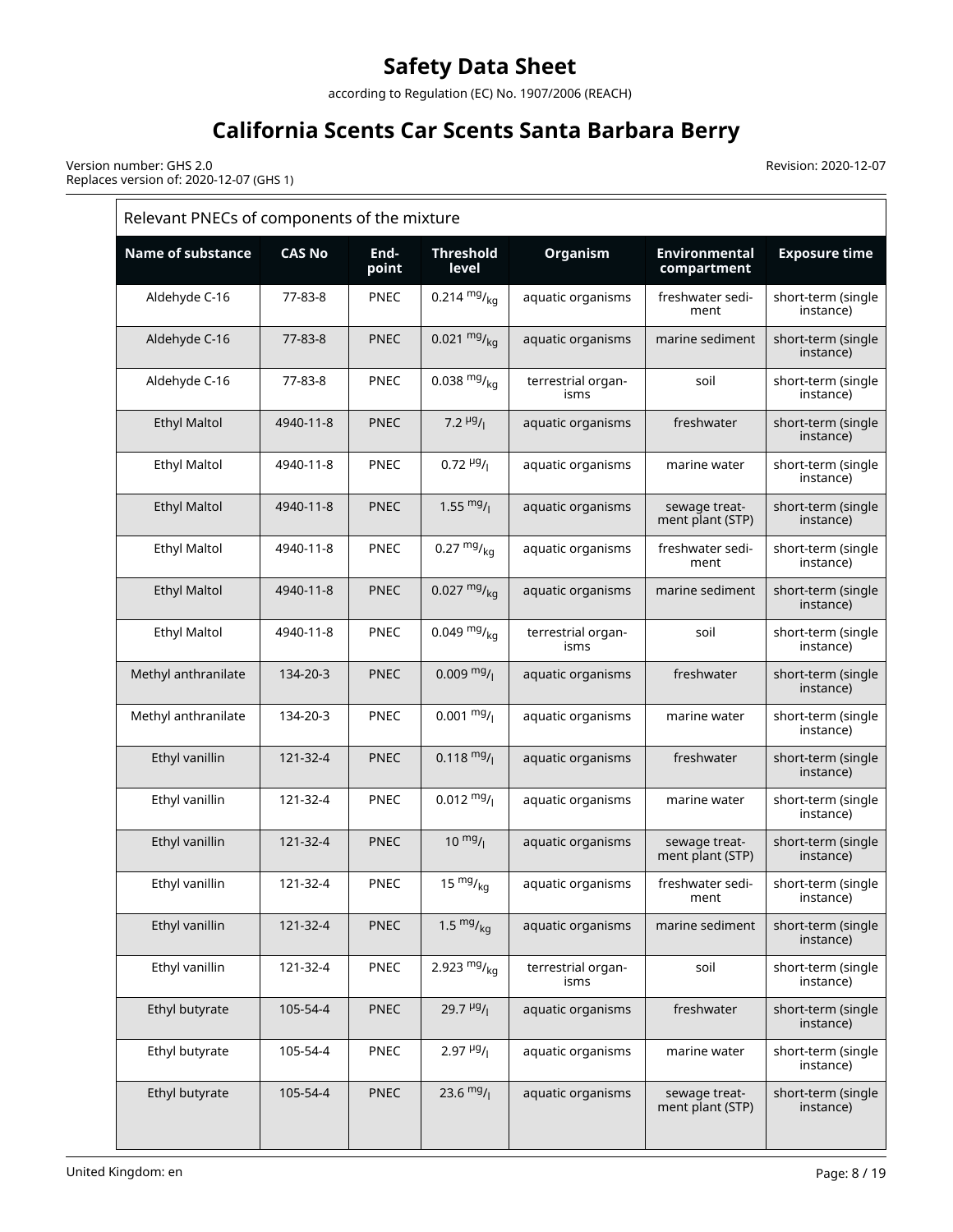according to Regulation (EC) No. 1907/2006 (REACH)

# **California Scents Car Scents Santa Barbara Berry**

Revision: 2020-12-07

Version number: GHS 2.0 Replaces version of: 2020-12-07 (GHS 1)

#### Relevant PNECs of components of the mixture **Name of substance CAS No Endpoint Threshold level Organism Environmental compartment Exposure time** Ethyl butyrate  $\begin{vmatrix} 105-54-4 \end{vmatrix}$  PNEC  $\begin{vmatrix} 0.173 \text{ mg/} \\ 0.173 \text{ mg/} \\ \text{a} \end{vmatrix}$  aquatic organisms  $\begin{vmatrix} 1 \text{ freshwater sedi} \\ 1 \text{ g/mol} \end{vmatrix}$ ment short-term (single instance) Ethyl butyrate 105-54-4 PNEC 17.3  $^{19}$ /<sub>kg</sub> aquatic organisms marine sediment short-term (single instance) Ethyl butyrate  $\begin{vmatrix} 105-54-4 \end{vmatrix}$  PNEC  $\begin{vmatrix} 17.1 \end{vmatrix}$  and  $\begin{vmatrix} 1 \end{vmatrix}$  terrestrial organisms soil short-term (single instance)

### **8.2 Exposure controls**

Appropriate engineering controls

General ventilation.

Individual protection measures (personal protective equipment)

Eye/face protection

Wear eye/face protection.

Skin protection

- Hand protection

Wear suitable gloves. Chemical protection gloves are suitable, which are tested according to EN 374. Check leak-tightness/impermeability prior to use. In the case of wanting to use the gloves again, clean them before taking off and air them well. For special purposes, it is recommended to check the resistance to chemicals of the protective gloves mentioned above together with the supplier of these gloves.

- Type of material

PVA: polyvinyl alcohol, Nitrile

- Material thickness

>0.5 mm

- Breakthrough times of the glove material

>120 minutes (permeation: level 4)

- Other protection measures

Take recovery periods for skin regeneration. Preventive skin protection (barrier creams/ointments) is recommended. Wash hands thoroughly after handling.

#### Respiratory protection

In case of inadequate ventilation wear respiratory protection.

#### Environmental exposure controls

Use appropriate container to avoid environmental contamination. Keep away from drains, surface and ground water.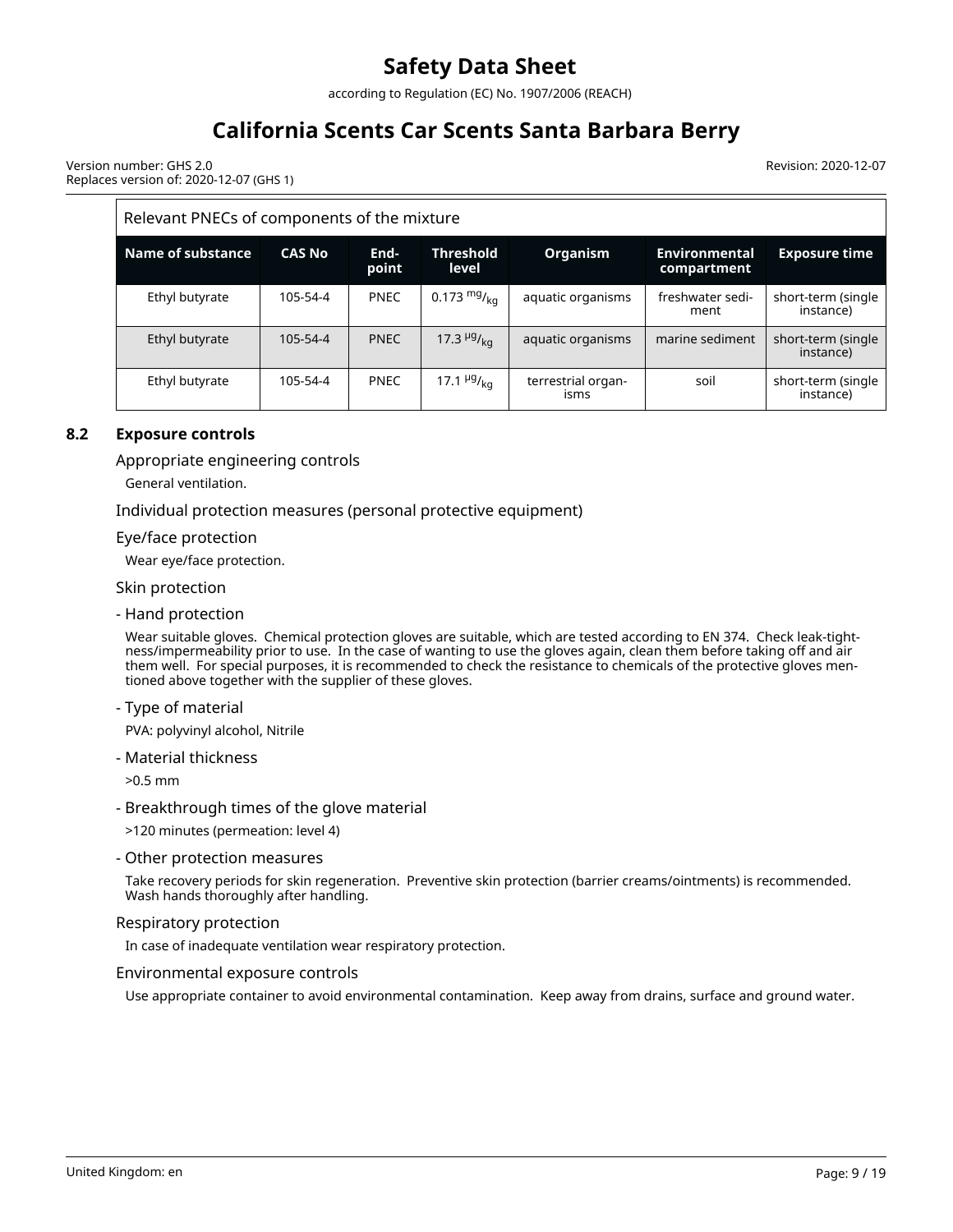according to Regulation (EC) No. 1907/2006 (REACH)

# **California Scents Car Scents Santa Barbara Berry**

Version number: GHS 2.0 Replaces version of: 2020-12-07 (GHS 1) Revision: 2020-12-07

## **SECTION 9: Physical and chemical properties**

# **9.1 Information on basic physical and chemical properties**

**Appearance**

| Physical state                          | liquid                                        |
|-----------------------------------------|-----------------------------------------------|
| Colour                                  | light brown                                   |
| Odour                                   | characteristic                                |
| <b>Other safety parameters</b>          |                                               |
| pH (value)                              | not determined                                |
| Melting point/freezing point            | not determined                                |
| Initial boiling point and boiling range | 121 °C at 972.4 hPa                           |
| Flash point                             | >94 °C                                        |
| Evaporation rate                        | not determined                                |
| Flammability (solid, gas)               | not relevant, (fluid)                         |
| <b>Explosive limits</b>                 | not determined                                |
| Vapour pressure                         | 1,750 Pa at 20 °C                             |
| Density                                 | not determined                                |
| Vapour density                          | this information is not available             |
| Relative density                        | information on this property is not available |
| Solubility(ies)                         | not determined                                |
| Partition coefficient                   |                                               |
| - n-octanol/water (log KOW)             | this information is not available             |
| Auto-ignition temperature               | 192 °C                                        |
| Viscosity                               | not determined                                |
| <b>Explosive properties</b>             | none                                          |
| Oxidising properties                    | none                                          |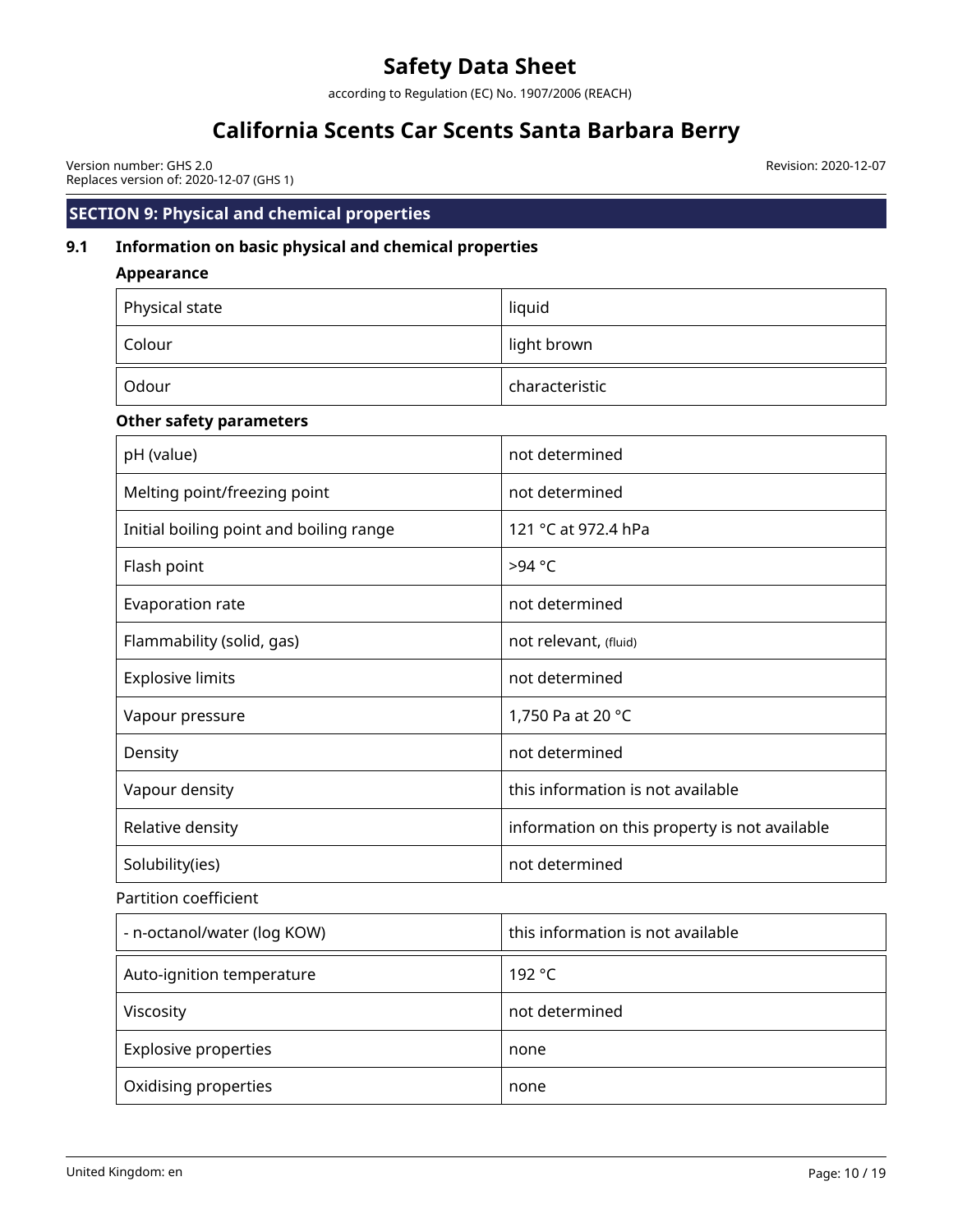according to Regulation (EC) No. 1907/2006 (REACH)

# **California Scents Car Scents Santa Barbara Berry**

Version number: GHS 2.0 Replaces version of: 2020-12-07 (GHS 1)

#### **9.2 Other information**

Temperature class (EU, acc. to ATEX) T4 (maximum permissible surface temperature on the equipment: 135°C)

Revision: 2020-12-07

### **SECTION 10: Stability and reactivity**

#### **10.1 Reactivity**

Concerning incompatibility: see below "Conditions to avoid" and "Incompatible materials".

#### **10.2 Chemical stability**

See below "Conditions to avoid".

#### **10.3 Possibility of hazardous reactions**

No known hazardous reactions.

#### **10.4 Conditions to avoid**

There are no specific conditions known which have to be avoided.

#### **10.5 Incompatible materials**

**Oxidisers** 

#### **10.6 Hazardous decomposition products**

Reasonably anticipated hazardous decomposition products produced as a result of use, storage, spill and heating are not known. Hazardous combustion products: see section 5.

#### **SECTION 11: Toxicological information**

#### **11.1 Information on toxicological effects**

Test data are not available for the complete mixture.

#### Classification procedure

The method for classification of the mixture is based on ingredients of the mixture (additivity formula).

#### **Classification according to GHS (1272/2008/EC, CLP)**

#### Acute toxicity

Shall not be classified as acutely toxic.

GHS of the United Nations, annex 4: May be harmful if swallowed or in contact with skin.

# Acute toxicity estimate (ATE) of components of the mixture

| <b>Name of substance</b> | <b>CAS No</b> | <b>Exposure route</b> | <b>ATE</b>                          |
|--------------------------|---------------|-----------------------|-------------------------------------|
| Benzaldehyde             | 100-52-7      | oral                  | 1,430 <sup>mg</sup> / <sub>kg</sub> |
| Ethyl Maltol             | 4940-11-8     | oral                  | 1,220 $mg/kq$                       |

#### Skin corrosion/irritation

Shall not be classified as corrosive/irritant to skin.

#### Serious eye damage/eye irritation

Shall not be classified as seriously damaging to the eye or eye irritant.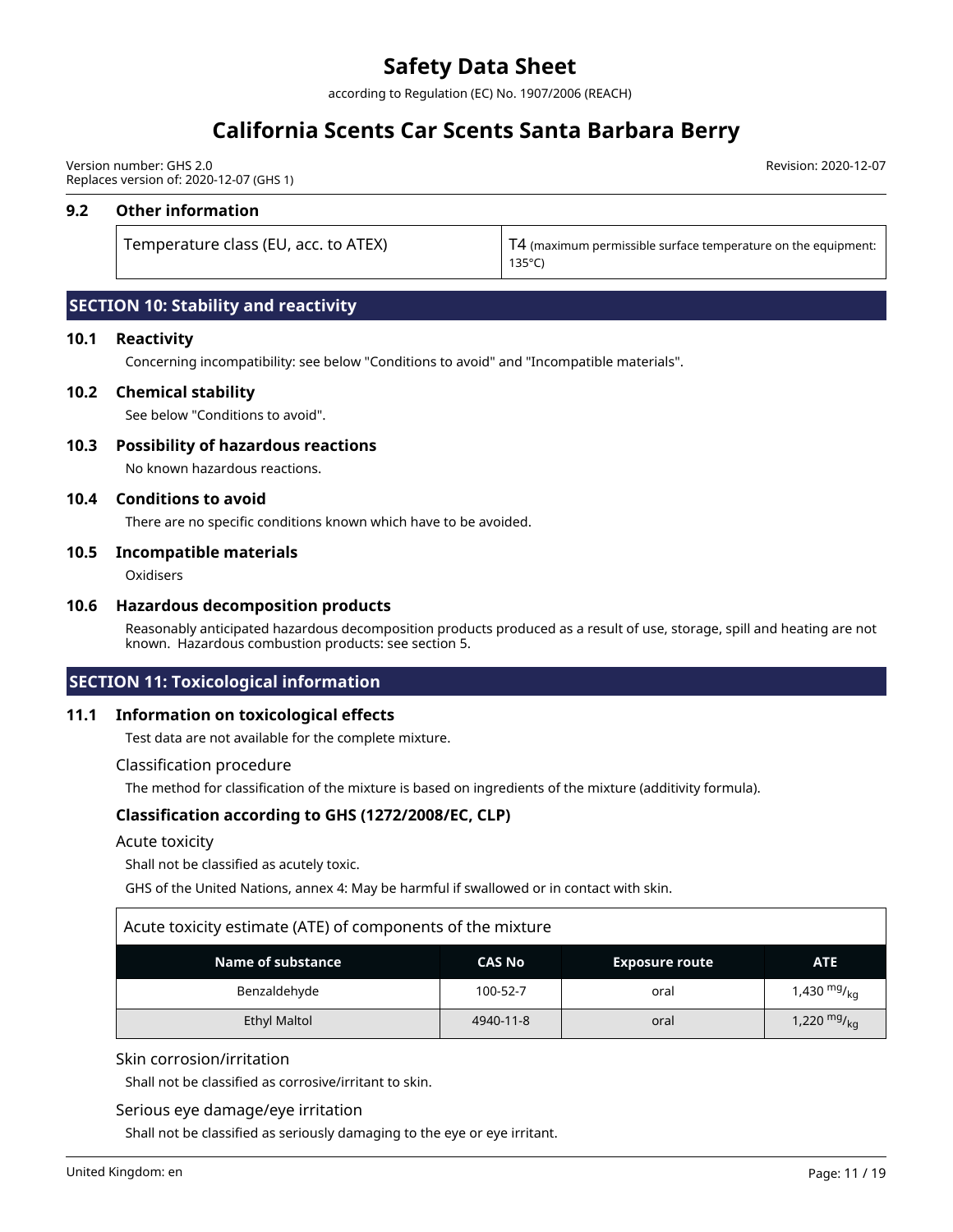according to Regulation (EC) No. 1907/2006 (REACH)

# **California Scents Car Scents Santa Barbara Berry**

Version number: GHS 2.0 Replaces version of: 2020-12-07 (GHS 1)

Respiratory or skin sensitisation

May cause an allergic skin reaction.

#### Germ cell mutagenicity

Shall not be classified as germ cell mutagenic.

#### Carcinogenicity

Shall not be classified as carcinogenic.

#### Reproductive toxicity

Shall not be classified as a reproductive toxicant.

### Specific target organ toxicity - single exposure

Shall not be classified as a specific target organ toxicant (single exposure).

### Specific target organ toxicity - repeated exposure

Shall not be classified as a specific target organ toxicant (repeated exposure).

#### Aspiration hazard

Shall not be classified as presenting an aspiration hazard.

## **SECTION 12: Ecological information**

### **12.1 Toxicity**

Harmful to aquatic life with long lasting effects.

| Aquatic toxicity (chronic) of components of the mixture |               |                      |                      |                       |                  |  |  |  |
|---------------------------------------------------------|---------------|----------------------|----------------------|-----------------------|------------------|--|--|--|
| <b>Name of substance</b>                                | <b>CAS No</b> | <b>Endpoint</b>      | Value                | <b>Species</b>        | Exposure<br>time |  |  |  |
| Benzaldehyde                                            | 100-52-7      | <b>EC50</b>          | 50 $mg/1$            | aquatic invertebrates | 24 h             |  |  |  |
| Benzaldehyde                                            | 100-52-7      | <b>LOEC</b>          | $0.9 \frac{mg}{l}$   | fish                  | 7 d              |  |  |  |
| Benzaldehyde                                            | 100-52-7      | <b>NOEC</b>          | $0.22 \frac{mg}{l}$  | fish                  | 7 d              |  |  |  |
| Aldehyde C-14                                           | 104-67-6      | <b>EC50</b>          | $3.7 \frac{mg}{l}$   | aquatic invertebrates | 21 <sub>d</sub>  |  |  |  |
| Aldehyde C-14                                           | 104-67-6      | <b>NOEC</b>          | $0.138 \frac{mg}{l}$ | aquatic invertebrates | 21 <sub>d</sub>  |  |  |  |
| Aldehyde C-14                                           | 104-67-6      | <b>LOEC</b>          | 1.83 $mg/$           | aquatic invertebrates | 21 <sub>d</sub>  |  |  |  |
| Aldehyde C-14                                           | 104-67-6      | growth (EbCx)<br>10% | $0.84 \frac{mg}{l}$  | fish                  | 32 d             |  |  |  |
| Aldehyde C-16                                           | 77-83-8       | <b>EC50</b>          | $95 \frac{mg}{l}$    | aquatic invertebrates | 24h              |  |  |  |
| Aldehyde C-16                                           | 77-83-8       | growth (EbCx)<br>10% | $80 \frac{mg}{l}$    | aquatic invertebrates | 24h              |  |  |  |
| <b>Ethyl Maltol</b>                                     | 4940-11-8     | <b>NOEC</b>          | 15.5 $mg/$           | microorganisms        | 28 <sub>d</sub>  |  |  |  |
| Ethyl vanillin                                          | 121-32-4      | <b>EC50</b>          | $24 \frac{mg}{l}$    | aquatic invertebrates | 21 <sub>d</sub>  |  |  |  |
| Ethyl vanillin                                          | 121-32-4      | <b>LOEC</b>          | $18 \frac{mg}{l}$    | aquatic invertebrates | 21 <sub>d</sub>  |  |  |  |
| Ethyl vanillin                                          | 121-32-4      | <b>NOEC</b>          | $10^{mg}$ /          | aquatic invertebrates | 21 <sub>d</sub>  |  |  |  |

Revision: 2020-12-07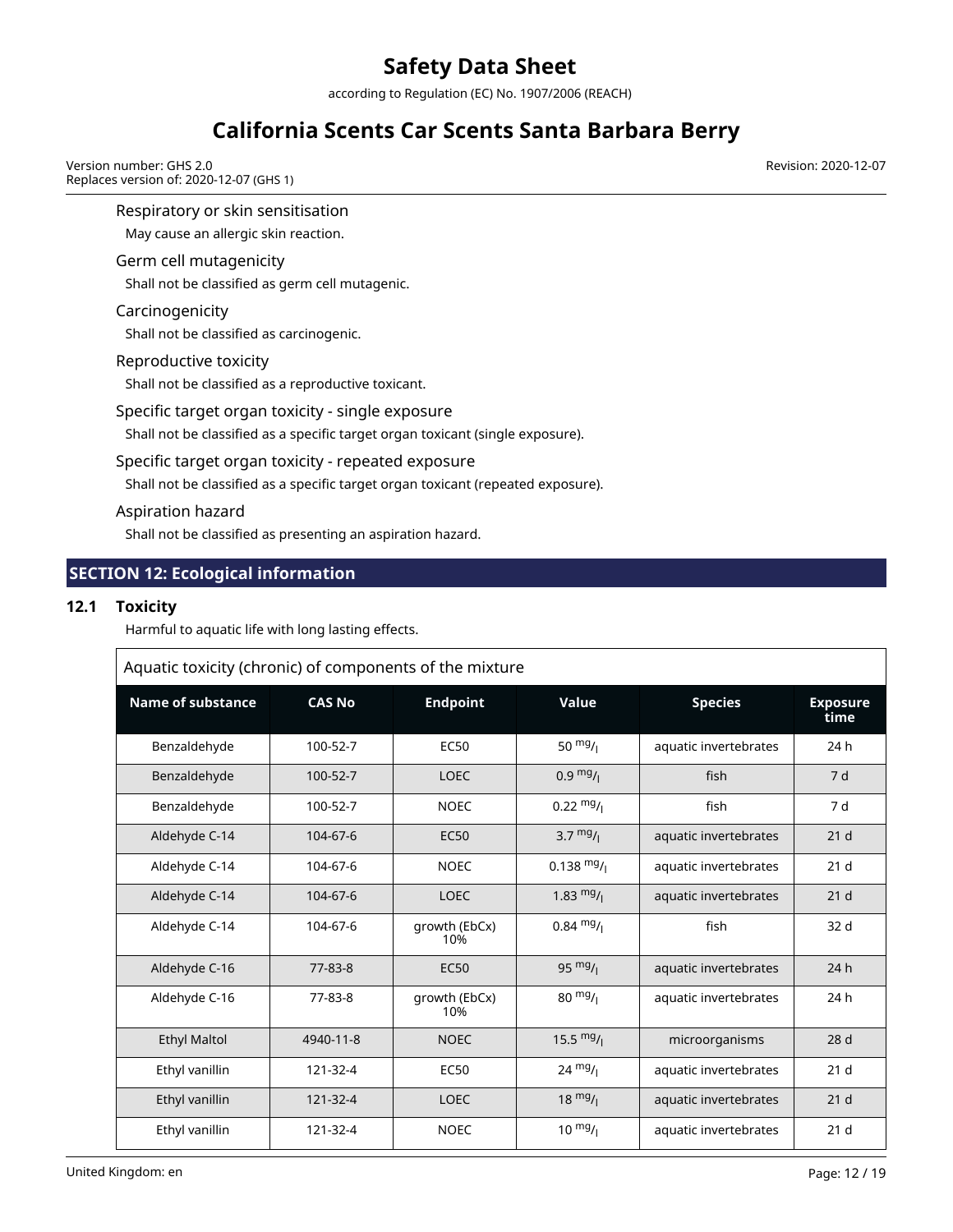according to Regulation (EC) No. 1907/2006 (REACH)

# **California Scents Car Scents Santa Barbara Berry**

Revision: 2020-12-07

Version number: GHS 2.0 Replaces version of: 2020-12-07 (GHS 1)

| Aquatic toxicity (chronic) of components of the mixture                                              |          |             |              |      |      |  |  |  |  |
|------------------------------------------------------------------------------------------------------|----------|-------------|--------------|------|------|--|--|--|--|
| Name of substance<br><b>Endpoint</b><br><b>Species</b><br>Value<br>CAS No<br><b>Exposure</b><br>time |          |             |              |      |      |  |  |  |  |
| Ethyl butyrate                                                                                       | 105-54-4 | <b>NOEC</b> | 1.483 $mg/1$ | fish | 28 d |  |  |  |  |

### **12.2 Persistence and degradability**

Degradability of components of the mixture

| Name of sub-<br>stance | <b>CAS No</b> | <b>Process</b>               | <b>Degradation</b><br>rate | <b>Time</b>     | Method | <b>Source</b> |
|------------------------|---------------|------------------------------|----------------------------|-----------------|--------|---------------|
| Benzaldehyde           | 100-52-7      | DOC removal                  | 100 %                      | 19d             |        | <b>ECHA</b>   |
| Benzaldehyde           | 100-52-7      | oxygen deple-<br>tion        | >60%                       | 28d             |        | <b>ECHA</b>   |
| Benzaldehyde           | 100-52-7      | carbon dioxide<br>generation | 95 %                       | 28 <sub>d</sub> |        | <b>ECHA</b>   |
| Aldehyde C-14          | 104-67-6      | oxygen deple-<br>tion        | 16 %                       | 1 <sub>d</sub>  |        | <b>ECHA</b>   |
| Aldehyde C-16          | 77-83-8       | oxygen deple-<br>tion        | 11 %                       | 5 d             |        | <b>ECHA</b>   |
| Ethyl butyrate         | 105-54-4      | oxygen deple-<br>tion        | 50 %                       | 42 d            |        | <b>ECHA</b>   |

### **12.3 Bioaccumulative potential**

Data are not available.

| Bioaccumulative potential of components of the mixture |               |            |                               |          |
|--------------------------------------------------------|---------------|------------|-------------------------------|----------|
| Name of substance                                      | <b>CAS No</b> | <b>BCF</b> | Log KOW                       | BOD5/COD |
| Benzaldehyde                                           | 100-52-7      |            | 1.4 (25 °C)                   |          |
| Aldehyde C-14                                          | 104-67-6      |            | 3.6 (25 $°C$ )                |          |
| Aldehyde C-16                                          | 77-83-8       |            | 2.4 (25 °C)                   |          |
| <b>Ethyl Maltol</b>                                    | 4940-11-8     |            | 2.9(25 °C)                    |          |
| Methyl anthranilate                                    | 134-20-3      |            | 2.17(22 °C)                   |          |
| Ethyl vanillin                                         | 121-32-4      |            | 1.58 (25 °C)                  |          |
| Ethyl butyrate                                         | 105-54-4      | 8          | 2.433 (pH value: 6.68, 25 °C) |          |

#### **12.4 Mobility in soil**

Data are not available.

### **12.5 Results of PBT and vPvB assessment**

Data are not available.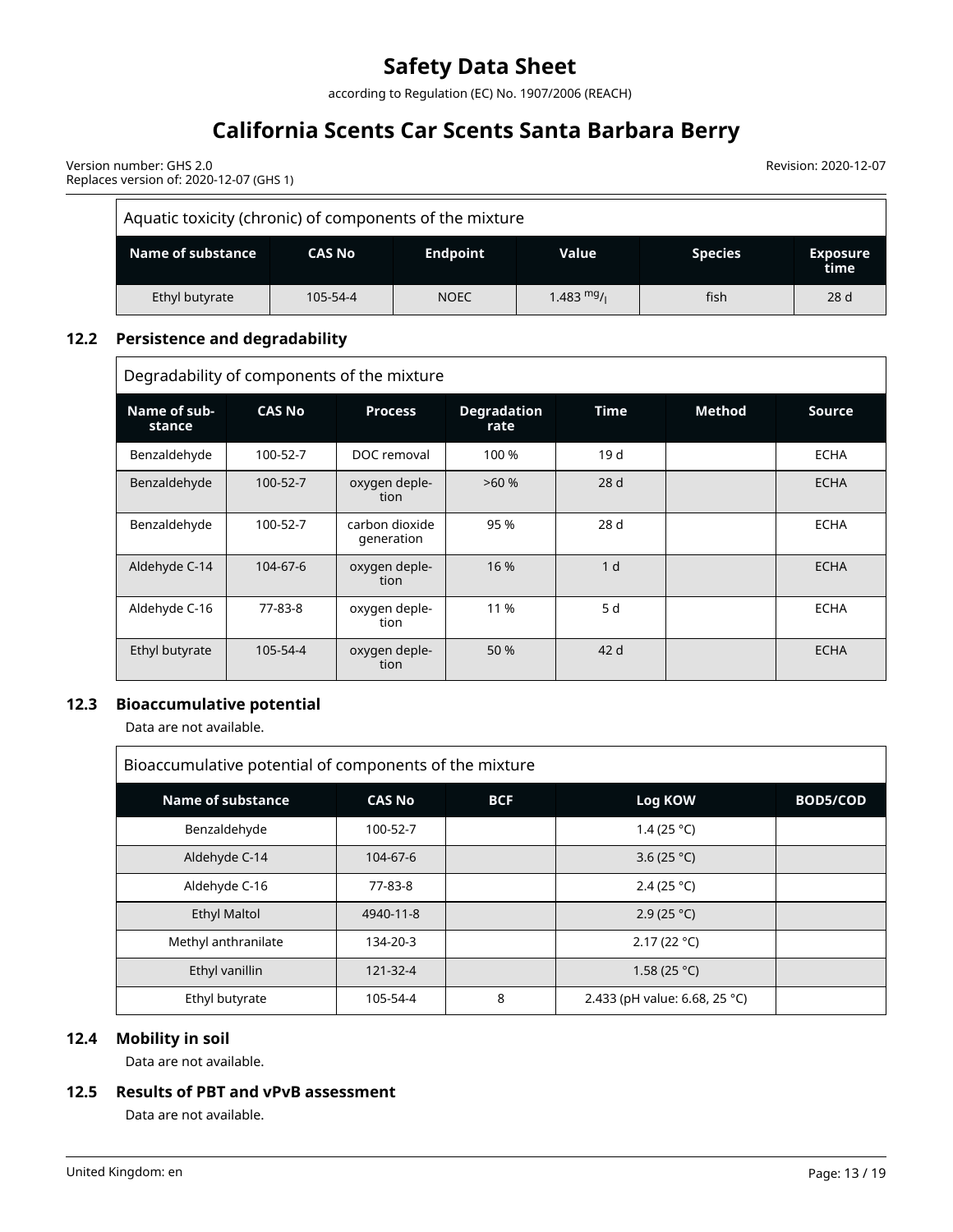according to Regulation (EC) No. 1907/2006 (REACH)

# **California Scents Car Scents Santa Barbara Berry**

Version number: GHS 2.0 Replaces version of: 2020-12-07 (GHS 1)

#### **12.6 Other adverse effects**

Endocrine disrupting potential

None of the ingredients are listed.

### **SECTION 13: Disposal considerations**

#### **13.1 Waste treatment methods**

Sewage disposal-relevant information

Do not empty into drains. Avoid release to the environment. Refer to special instructions/safety data sheets.

#### Waste treatment of containers/packagings

Completely emptied packages can be recycled. Handle contaminated packages in the same way as the substance itself.

#### **Remarks**

Please consider the relevant national or regional provisions. Waste shall be separated into the categories that can be handled separately by the local or national waste management facilities.

ous goods regulations

### **SECTION 14: Transport information**

- **14.1 UN number 12.1 UN** number
- **14.2 UN proper shipping name** not relevant
- **14.3 Transport hazard class(es)** none
- **14.4 Packing group 14.4 Packing group not assigned to a packing group**
- **14.5 Environmental hazards** non-environmentally hazardous acc. to the danger-

### **14.6 Special precautions for user**

There is no additional information.

## **14.7 Transport in bulk according to Annex II of MARPOL and the IBC Code**

The cargo is not intended to be carried in bulk.

## **Information for each of the UN Model Regulations**

#### DOT

### **Transport of dangerous goods by road, rail and inland waterway (ADR/RID/ADN)** Not subject to ADR, RID and ADN.

### **International Maritime Dangerous Goods Code (IMDG)**

Not subject to IMDG.

# **International Civil Aviation Organization (ICAO-IATA/DGR)**

Not subject to ICAO-IATA.

Revision: 2020-12-07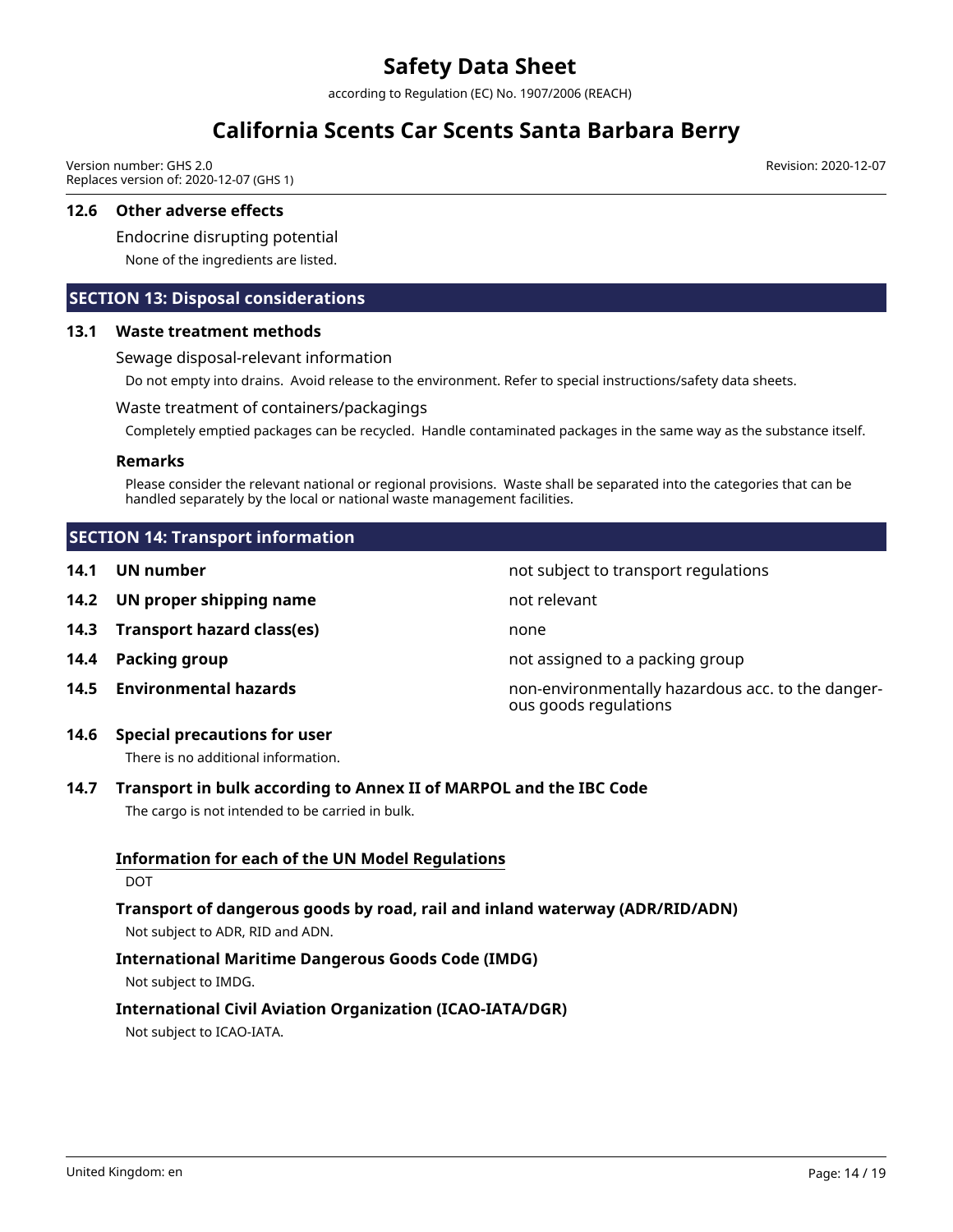according to Regulation (EC) No. 1907/2006 (REACH)

# **California Scents Car Scents Santa Barbara Berry**

Version number: GHS 2.0 Replaces version of: 2020-12-07 (GHS 1) Revision: 2020-12-07

### **SECTION 15: Regulatory information**

# **15.1 Safety, health and environmental regulations/legislation specific for the substance or mixture**

#### **Relevant provisions of the European Union (EU)**

#### **Restrictions according to REACH, Annex XVII**

| Dangerous substances with restrictions (REACH, Annex XVII) |                                                                                                            |               |                    |    |
|------------------------------------------------------------|------------------------------------------------------------------------------------------------------------|---------------|--------------------|----|
| Name of substance                                          | Name acc. to inventory                                                                                     | <b>CAS No</b> | <b>Restriction</b> | No |
| California Scents Car Scents Santa Bar-<br>bara Berry      | this product meets the criteria for clas-<br>sification in accordance with Regula-<br>tion No 1272/2008/EC |               | R <sub>3</sub>     |    |
| Ethyl butyrate                                             | flammable / pyrophoric                                                                                     |               | R40                | 40 |

Legend

 $R3$  1. Shall not be used in:

- ornamental articles intended to produce light or colour effects by means of different phases, for example in ornamental lamps and ashtrays,

- tricks and jokes,

- games for one or more participants, or any article intended to be used as such, even with ornamental aspects,

2. Articles not complying with paragraph 1 shall not be placed on the market.

3. Shall not be placed on the market if they contain a colouring agent, unless required for fiscal reasons, or perfume, or both, if they:

- can be used as fuel in decorative oil lamps for supply to the general public, and,

- present an aspiration hazard and are labelled with R65 or H304,

4. Decorative oil lamps for supply to the general public shall not be placed on the market unless they conform to the European Standard on Decorative oil lamps (EN 14059) adopted by the European Committee for Standardisation (CEN).

5. Without prejudice to the implementation of other Community provisions relating to the classification, packaging and labelling of dangerous substances and mixtures, suppliers shall ensure, before the placing on the market, that the following requirements are met:

(a) lamp oils, labelled with R65 or H304, intended for supply to the general public are visibly, legibly and indelibly marked as follows: 'Keep lamps filled with this liquid out of the reach of children'; and, by 1 December 2010, 'Just a sip of lamp oil - or even sucking the wick of lamps - may lead to life-threatening lung damage';

(b) grill lighter fluids, labelled with R65 or H304, intended for supply to the general public are legibly and indelibly marked by 1 December 2010 as follows: 'Just a sip of grill lighter may lead to life threatening lung damage';

(c) lamp oils and grill lighters, labelled with R65 or H304, intended for supply to the general public are packaged in black opaque containers not exceeding 1 litre by 1 December 2010.

6. No later than 1 June 2014, the Commission shall request the European Chemicals Agency to prepare a dossier, in accordance with Article 69 of the present Regulation with a view to ban, if appropriate, grill lighter fluids and fuel for decorative lamps, labelled R65 or H304, intended for supply to the general public.

7. Natural or legal persons placing on the market for the first time lamp oils and grill lighter fluids, labelled with R65 or H304, shall by 1 December 2011, and annually thereafter, provide data on alternatives to lamp oils and grill lighter fluids labelled R65 or H304 to the competent authority in the Member State concerned. Member States shall make those data available to the Commission.

R40 1. Shall not be used, as substance or as mixtures in aerosol dispensers where these aerosol dispensers are intended for supply to the general public for entertainment and decorative purposes such as the following:

- metallic glitter intended mainly for decoration,
- artificial snow and frost,
- 'whoopee' cushions,
- silly string aerosols,
- imitation excrement,
- horns for parties,
- decorative flakes and foams,
- artificial cobwebs,
- stink bombs.

2. Without prejudice to the application of other Community provisions on the classification, packaging and labelling of substances, suppliers shall ensure before the placing on the market that the packaging of aerosol dispensers referred to above is marked visibly, legibly and indelibly with:

'For professional users only'.

3. By way of derogation, paragraphs 1 and 2 shall not apply to the aerosol dispensers referred to Article 8 (1a) of Council Directive 75/324/EEC (2).

4. The aerosol dispensers referred to in paragraphs 1 and 2 shall not be placed on the market unless they conform to the requirements indicated.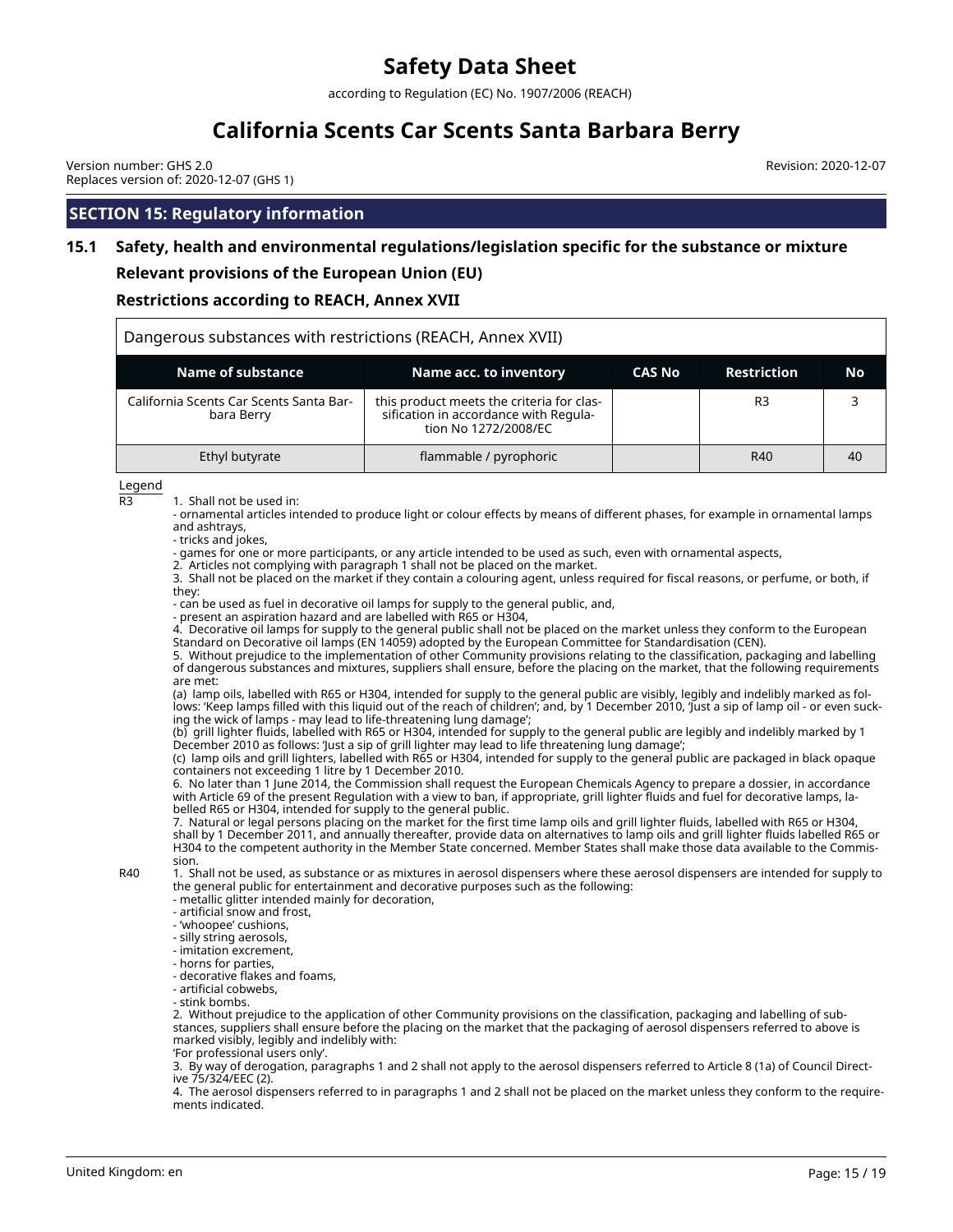according to Regulation (EC) No. 1907/2006 (REACH)

# **California Scents Car Scents Santa Barbara Berry**

Version number: GHS 2.0 Replaces version of: 2020-12-07 (GHS 1) Revision: 2020-12-07

#### **List of substances subject to authorisation (REACH, Annex XIV) / SVHC - candidate list**

none of the ingredients are listed

#### **Directive 2011/65/EU on the restriction of the use of certain hazardous substances in electrical and electronic equipment (RoHS) - Annex II**

none of the ingredients are listed

#### **Regulation 166/2006/EC concerning the establishment of a European Pollutant Release and Transfer Register (PRTR)**

none of the ingredients are listed

#### **Water Framework Directive (WFD)**

none of the ingredients are listed

#### **National inventories**

| <b>Country</b> | <b>Inventory</b> | <b>Status</b>                  |
|----------------|------------------|--------------------------------|
| AU             | <b>AICS</b>      | all ingredients are listed     |
| CA             | <b>DSL</b>       | all ingredients are listed     |
| <b>CN</b>      | <b>IECSC</b>     | all ingredients are listed     |
| EU             | <b>ECSI</b>      | all ingredients are listed     |
| EU             | REACH Reg.       | not all ingredients are listed |
| JP             | <b>CSCL-ENCS</b> | not all ingredients are listed |
| JP             | ISHA-ENCS        | not all ingredients are listed |
| <b>KR</b>      | KECI             | all ingredients are listed     |
| MX             | INSQ             | not all ingredients are listed |
| <b>NZ</b>      | <b>NZIOC</b>     | all ingredients are listed     |
| PH             | <b>PICCS</b>     | all ingredients are listed     |
| <b>TR</b>      | <b>CICR</b>      | not all ingredients are listed |
| <b>TW</b>      | <b>TCSI</b>      | all ingredients are listed     |
| US.            | <b>TSCA</b>      | all ingredients are listed     |

Legend<br>AICS AICS Australian Inventory of Chemical Substances<br>CICR Chemical Inventory and Control Regulation CICR Chemical Inventory and Control Regulation CSCL-ENCS List of Existing and New Chemical Substances (CSCL-ENCS) DSL Domestic Substances List (DSL)<br>ECSI EC Substance Inventory (EINECS ECSI EC Substance Inventory (EINECS, ELINCS, NLP)<br>IECSC Inventory of Existing Chemical Substances Pro IECSC Inventory of Existing Chemical Substances Produced or Imported in China<br>INSQ National Inventory of Chemical Substances INSQ National Inventory of Chemical Substances<br>ISHA-ENCS Inventory of Existing and New Chemical Sub ISHA-ENCS Inventory of Existing and New Chemical Substances (ISHA-ENCS) KECI Korea Existing Chemicals Inventory NZIoC New Zealand Inventory of Chemicals PICCS Philippine Inventory of Chemicals and Chemical Substances (PICCS) REACH Reg. REACH registered substances<br>TCSI Taiwan Chemical Substance Ir TCSI Taiwan Chemical Substance Inventory<br>
TSCA Toxic Substance Control Act Toxic Substance Control Act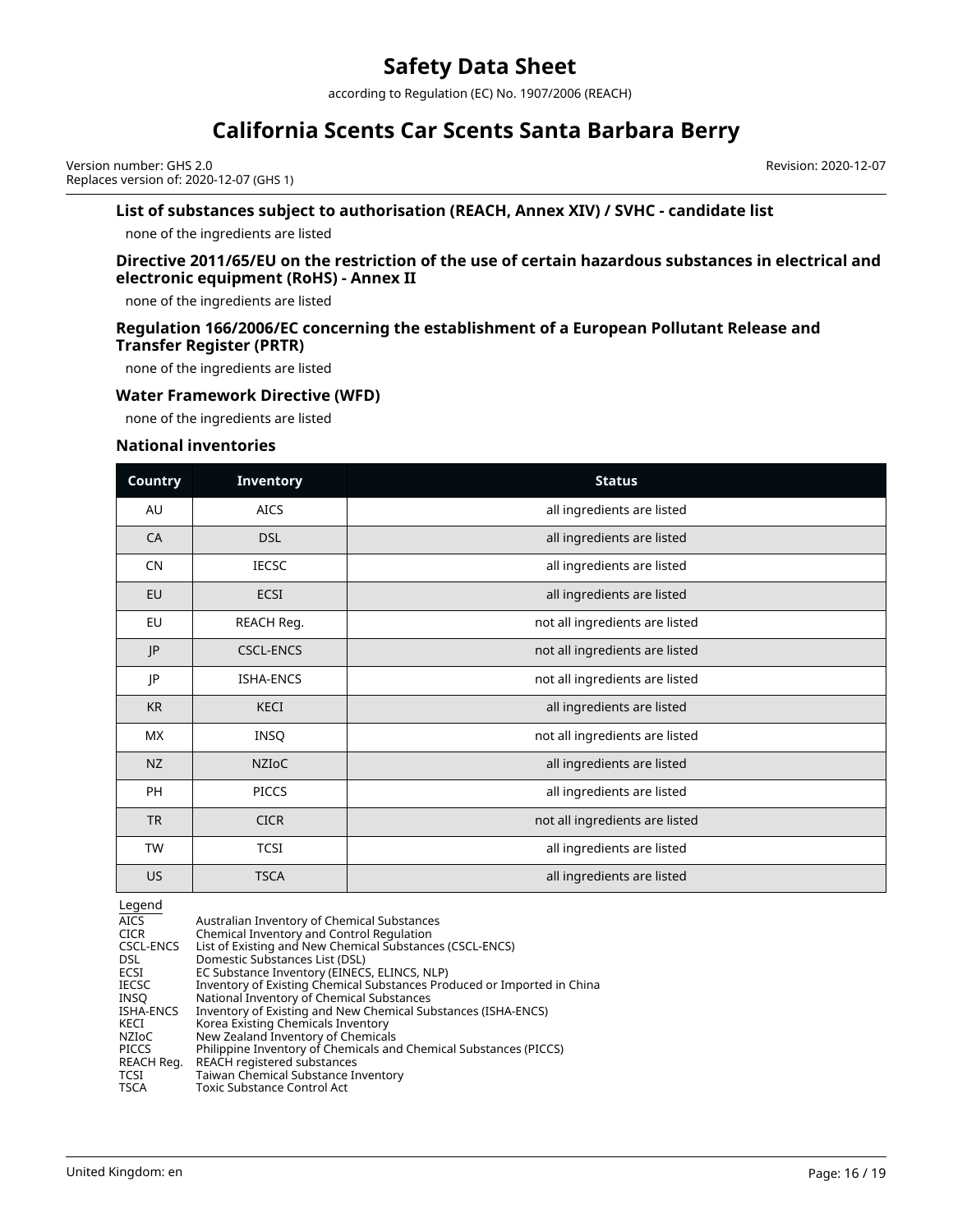according to Regulation (EC) No. 1907/2006 (REACH)

# **California Scents Car Scents Santa Barbara Berry**

Version number: GHS 2.0 Replaces version of: 2020-12-07 (GHS 1)

#### **15.2 Chemical Safety Assessment**

Chemical safety assessments for substances in this mixture were not carried out.

## **SECTION 16: Other information**

### **Indication of changes (revised safety data sheet)**

| <b>Section</b> | Former entry (text/value)   | <b>Actual entry (text/value)</b> | Safety-<br>relev-<br>ant |
|----------------|-----------------------------|----------------------------------|--------------------------|
| 9.2            | Solvent content:<br>67.33 % |                                  | yes                      |
| 9.2            | Solid content:<br>32.67 %   |                                  | yes                      |

### **Abbreviations and acronyms**

| Abbr.                  | <b>Descriptions of used abbreviations</b>                                                                                                                                                                                     |
|------------------------|-------------------------------------------------------------------------------------------------------------------------------------------------------------------------------------------------------------------------------|
| Acute Tox.             | Acute toxicity                                                                                                                                                                                                                |
| <b>ADN</b>             | Accord européen relatif au transport international des marchandises dangereuses par voies de navigation<br>intérieures (European Agreement concerning the International Carriage of Dangerous Goods by Inland Wa-<br>terways) |
| <b>ADR</b>             | Accord européen relatif au transport international des marchandises dangereuses par route (European<br>Agreement concerning the International Carriage of Dangerous Goods by Road)                                            |
| <b>Aquatic Chronic</b> | Hazardous to the aquatic environment - chronic hazard                                                                                                                                                                         |
| ATE                    | <b>Acute Toxicity Estimate</b>                                                                                                                                                                                                |
| <b>BCF</b>             | <b>Bioconcentration factor</b>                                                                                                                                                                                                |
| <b>BOD</b>             | Biochemical Oxygen Demand                                                                                                                                                                                                     |
| CAS                    | Chemical Abstracts Service (service that maintains the most comprehensive list of chemical substances)                                                                                                                        |
| Ceiling-C              | Ceiling value                                                                                                                                                                                                                 |
| <b>CLP</b>             | Regulation (EC) No 1272/2008 on classification, labelling and packaging of substances and mixtures                                                                                                                            |
| COD                    | Chemical oxygen demand                                                                                                                                                                                                        |
| <b>DGR</b>             | Dangerous Goods Regulations (see IATA/DGR)                                                                                                                                                                                    |
| <b>DNEL</b>            | Derived No-Effect Level                                                                                                                                                                                                       |
| <b>DOT</b>             | Department of Transportation (USA)                                                                                                                                                                                            |
| EC50                   | Effective Concentration 50 %. The EC50 corresponds to the concentration of a tested substance causing 50 %<br>changes in response (e.g. on growth) during a specified time interval                                           |
| EC No                  | The EC Inventory (EINECS, ELINCS and the NLP-list) is the source for the seven-digit EC number, an identifier<br>of substances commercially available within the EU (European Union)                                          |
| EH40/2005              | EH40/2005 Workplace exposure limits (http://www.nationalarchives.gov.uk/doc/open-government-licence/)                                                                                                                         |
| <b>EINECS</b>          | European Inventory of Existing Commercial Chemical Substances                                                                                                                                                                 |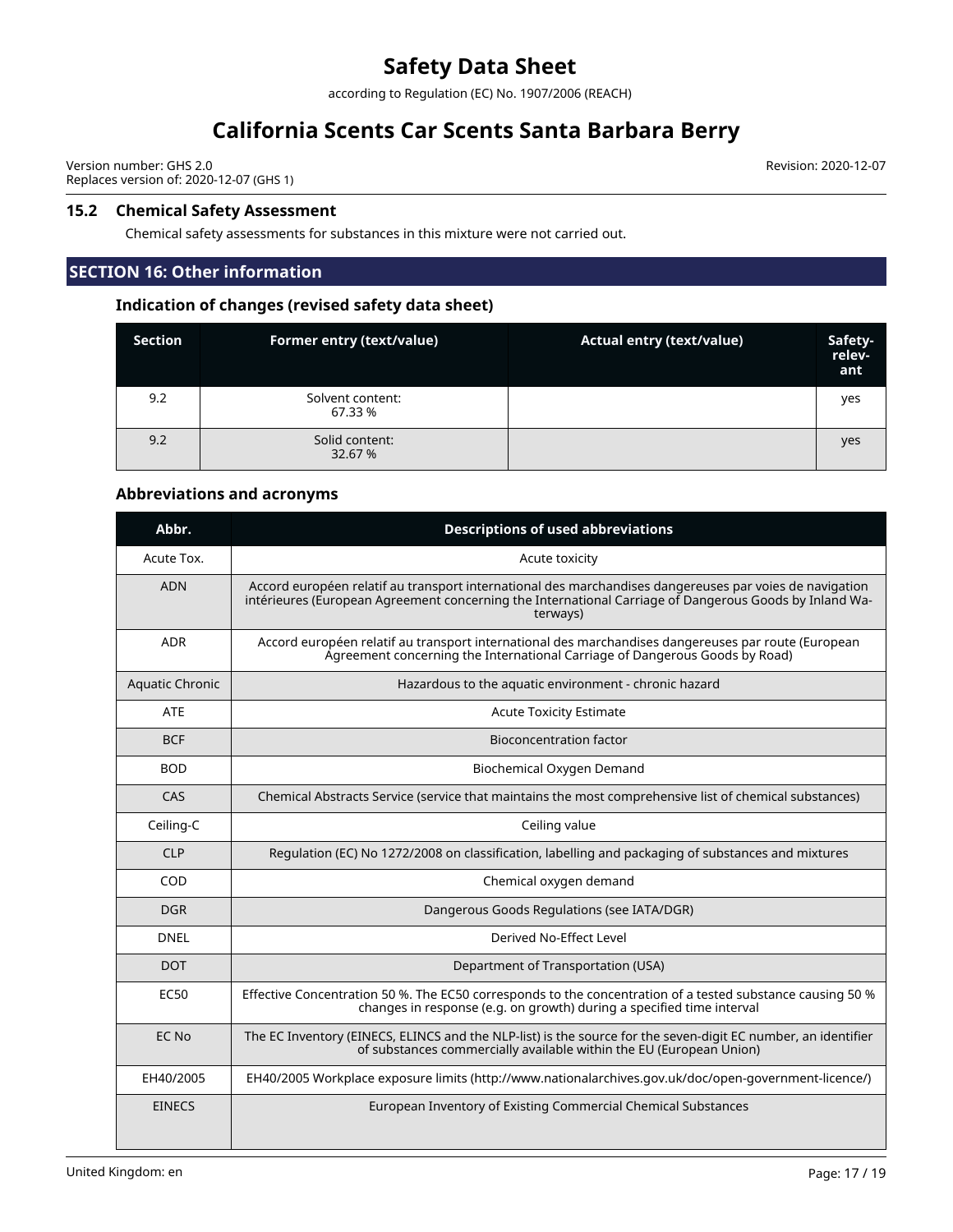according to Regulation (EC) No. 1907/2006 (REACH)

# **California Scents Car Scents Santa Barbara Berry**

Version number: GHS 2.0 Replaces version of: 2020-12-07 (GHS 1) Revision: 2020-12-07

| Abbr.           | <b>Descriptions of used abbreviations</b>                                                                                                                                  |
|-----------------|----------------------------------------------------------------------------------------------------------------------------------------------------------------------------|
| <b>ELINCS</b>   | European List of Notified Chemical Substances                                                                                                                              |
| Eye Dam.        | Seriously damaging to the eye                                                                                                                                              |
| Eye Irrit.      | Irritant to the eye                                                                                                                                                        |
| Flam. Lig.      | Flammable liquid                                                                                                                                                           |
| <b>GHS</b>      | "Globally Harmonized System of Classification and Labelling of Chemicals" developed by the United Nations                                                                  |
| <b>IATA</b>     | <b>International Air Transport Association</b>                                                                                                                             |
| <b>IATA/DGR</b> | Dangerous Goods Regulations (DGR) for the air transport (IATA)                                                                                                             |
| <b>ICAO</b>     | International Civil Aviation Organization                                                                                                                                  |
| <b>IMDG</b>     | International Maritime Dangerous Goods Code                                                                                                                                |
| index No        | The Index number is the identification code given to the substance in Part 3 of Annex VI to Regulation (EC) No<br>1272/2008                                                |
| <b>LOEC</b>     | Lowest Observed Effect Concentration                                                                                                                                       |
| log KOW         | n-Octanol/water                                                                                                                                                            |
| <b>MARPOL</b>   | International Convention for the Prevention of Pollution from Ships (abbr. of "Marine Pollutant")                                                                          |
| <b>NLP</b>      | No-Longer Polymer                                                                                                                                                          |
| <b>NOEC</b>     | No Observed Effect Concentration                                                                                                                                           |
| <b>PBT</b>      | Persistent, Bioaccumulative and Toxic                                                                                                                                      |
| <b>PNEC</b>     | <b>Predicted No-Effect Concentration</b>                                                                                                                                   |
| ppm             | Parts per million                                                                                                                                                          |
| <b>REACH</b>    | Registration, Evaluation, Authorisation and Restriction of Chemicals                                                                                                       |
| <b>RID</b>      | Règlement concernant le transport International ferroviaire des marchandises Dangereuses (Regulations<br>concerning the International carriage of Dangerous goods by Rail) |
| Skin Sens.      | Skin sensitisation                                                                                                                                                         |
| <b>STEL</b>     | Short-term exposure limit                                                                                                                                                  |
| <b>SVHC</b>     | Substance of Very High Concern                                                                                                                                             |
| <b>TWA</b>      | Time-weighted average                                                                                                                                                      |
| vPvB            | Very Persistent and very Bioaccumulative                                                                                                                                   |
| <b>WEL</b>      | Workplace exposure limit                                                                                                                                                   |

### **Key literature references and sources for data**

Regulation (EC) No 1272/2008 on classification, labelling and packaging of substances and mixtures. Regulation (EC) No. 1907/2006 (REACH), amended by 2015/830/EU.

Transport of dangerous goods by road, rail and inland waterway (ADR/RID/ADN). International Maritime Dangerous Goods Code (IMDG). Dangerous Goods Regulations (DGR) for the air transport (IATA).